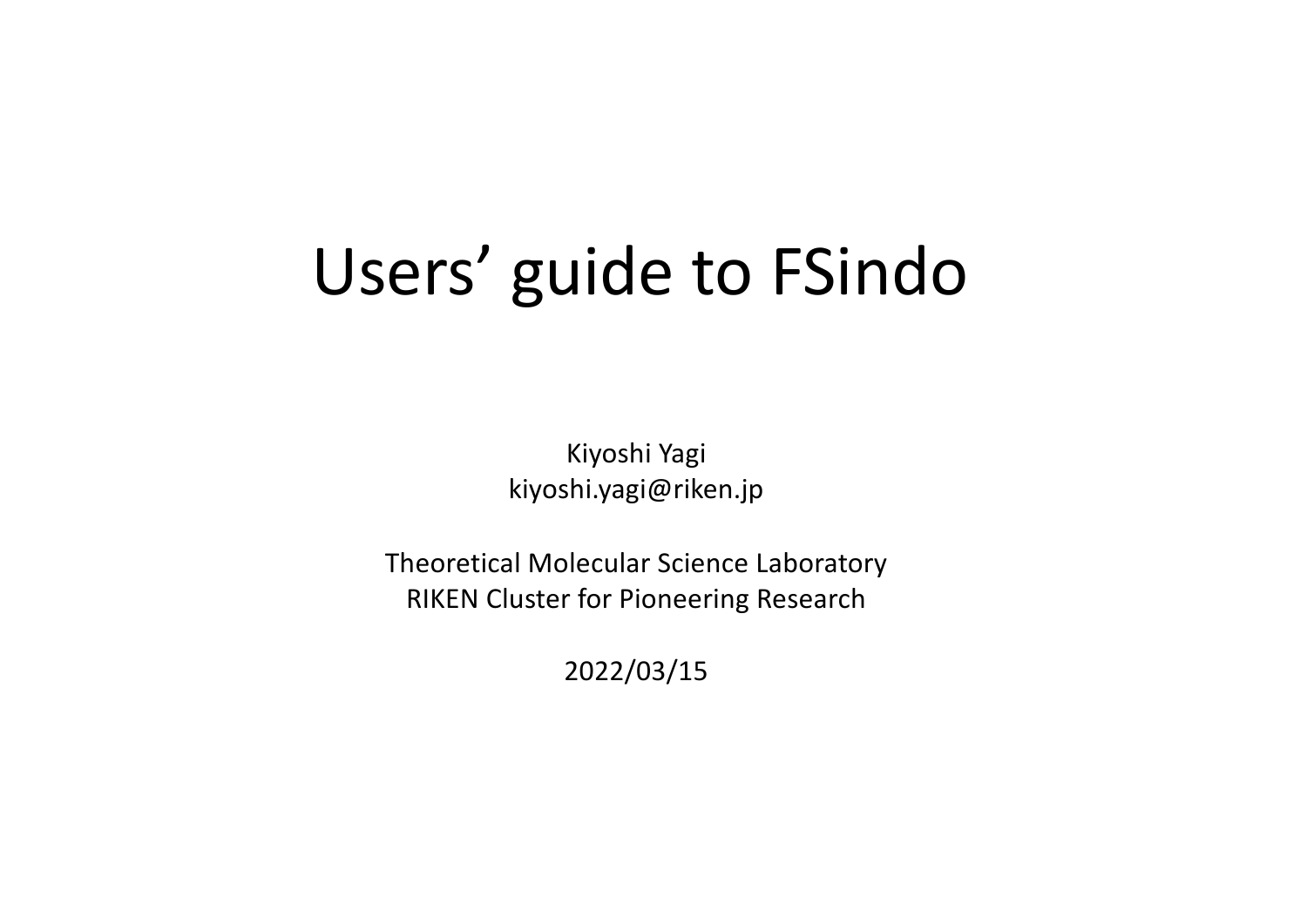- In this guide, I will illustrate how to use "sindo" to perform VSCF, VCI, VMP2, and VQDPT2 calculations.
- "sindo" is a command line based program. This guide assumes that you are familiar with basic commands in UNIX. Shell scripts are given for Bourne Shell (bash).
- This sample also assumes that you have sourced "sindovars.sh" and setup the path to "sindo",

```
. /path/to/sindo/sindovars.sh
sindo < vci.inp > vci.out
```
where "/path/to/sindo" indicates your installation directory, for example,

/path/to/sindo -> /home/yagi/pgm/sindo-4.0\_220312

• In this guide, we will use the potential energy surface (PES) that are already pre-computed. To see how to generate the PES data, look into the usage of the MakePES program.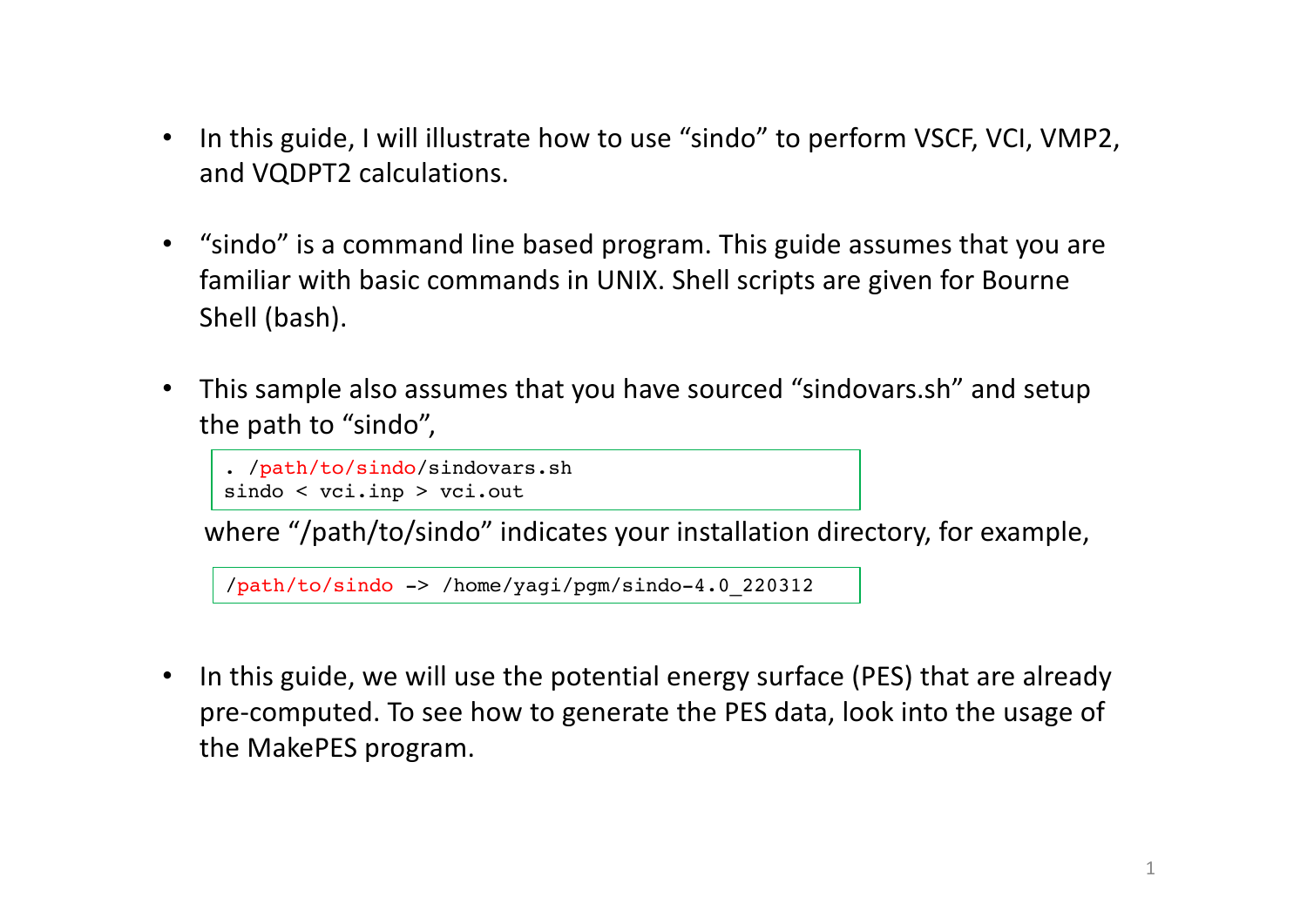# Contents

1. Basic usage (1.water)

- 1.1. VSCF
- 1.2. VCI
- 1.3. VMP2
- 1.4. VQDPT2
- 1.5. Summary
- 2. Infrared spectrum of  $H_2CO$  (2.h2co)
- 3. Optimized coordinate VSCF (3.ethylene)
- 4. References
- Appendix: List of all options

Sample files are found in sindo-4.0/doc/FSindo/sample\_FSindo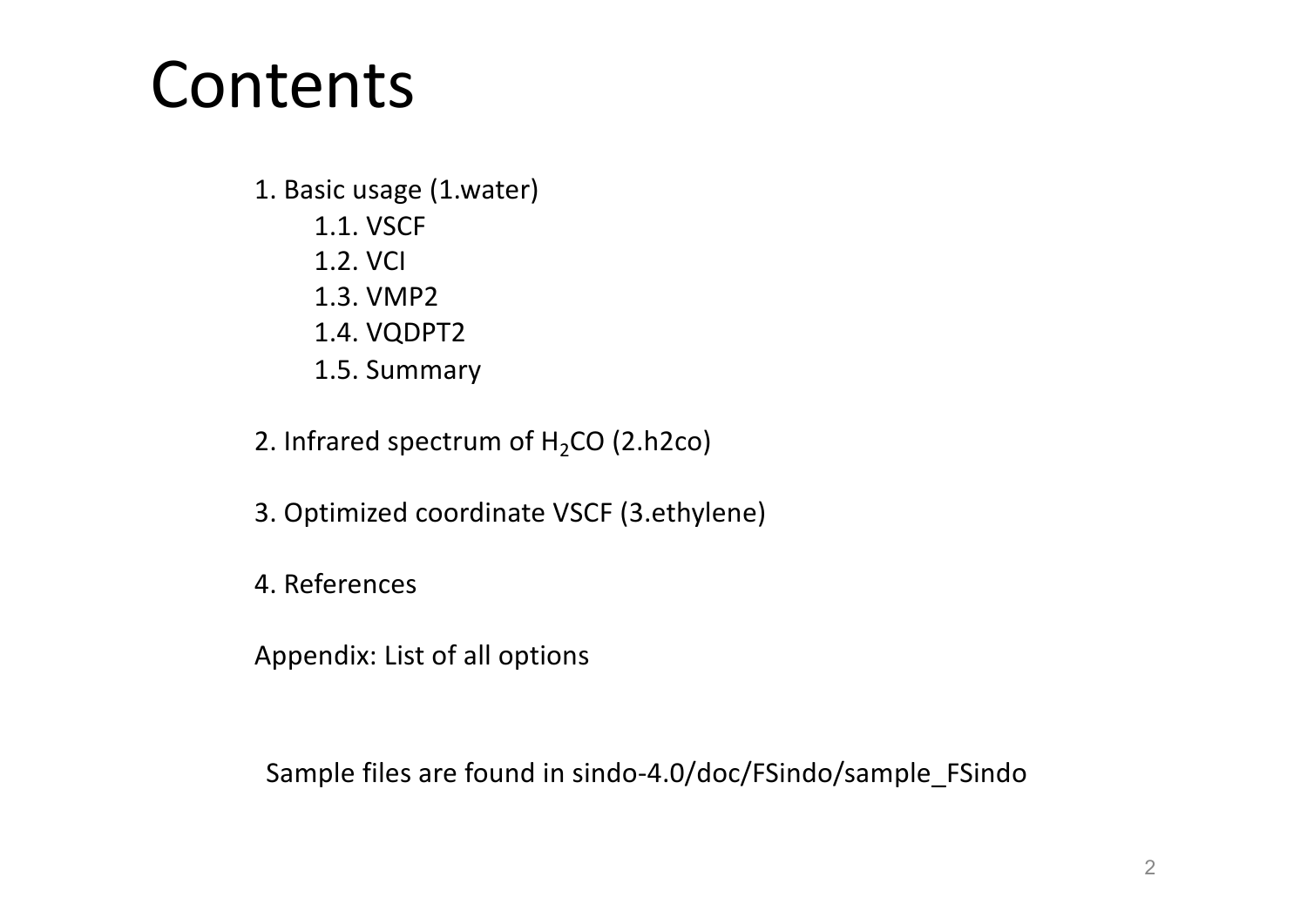# 1. Basic usage

In this section, I will demonstrate the basic usage of sindo with a water molecule as an example. Proceed to 1.water,



h2o.minfo includes the equilibrium geometry, harmonic frequencies, and vibrational displacement vectors. They can be visualized by JSindo.

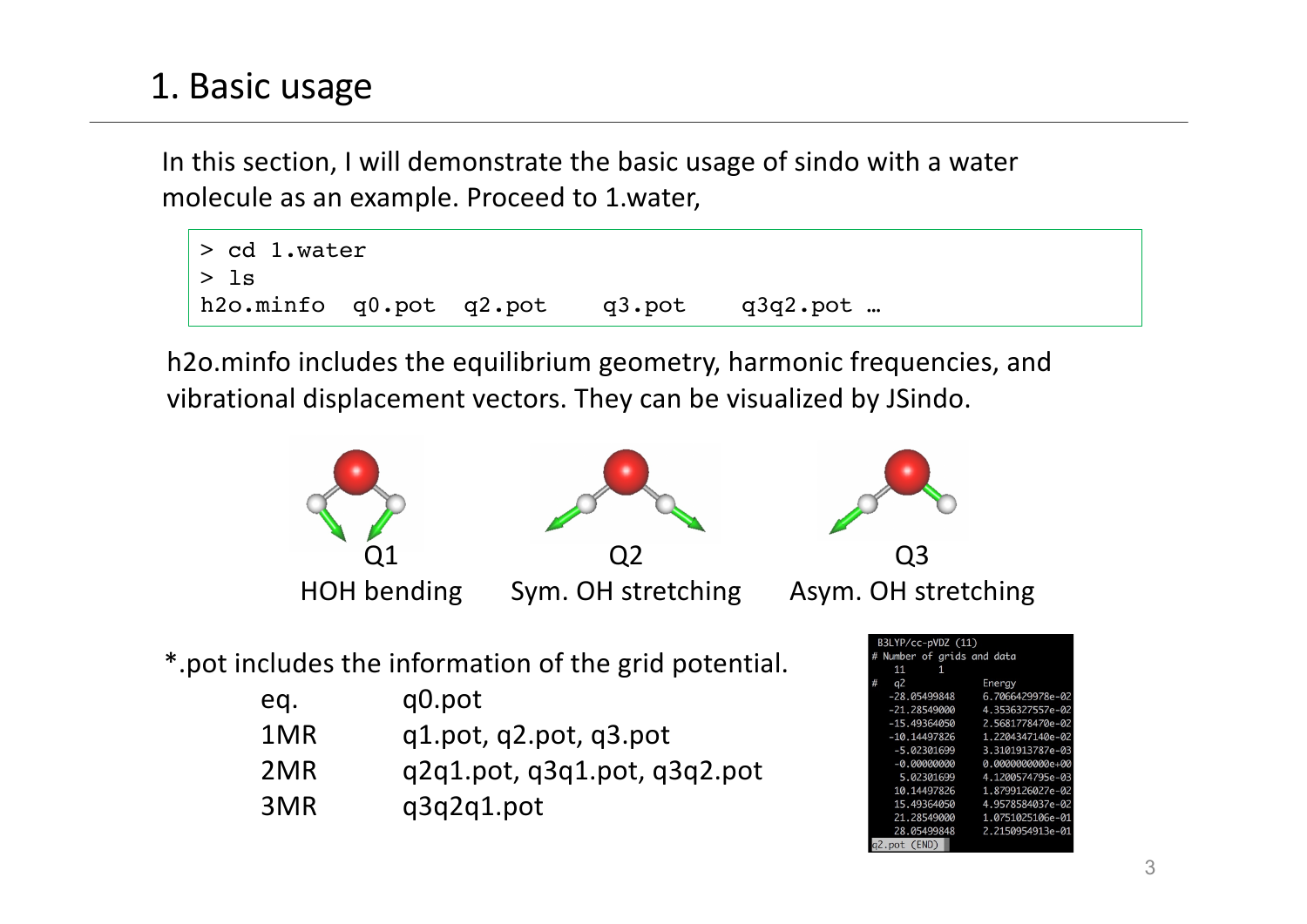## 1-1. Vibrational self-consistent field method

vscf.inp is an input file to carry out VSCF calculations.

```
#--- [ INPUT PARAMETER ] 
&mol minfofile='h2o.minfo' / 
&sys maxmem=10 /
#--- [ VIB ] 
&vib MR=3 vmaxAll=10 vscf=.t. /
#--- [ TARGET STATES ] 
&states fund=.t. /
#--- [ VSCF ] 
&vscf Maxitr=20 Ethresh=1.D-03 /
                               input minfo file
                               max memory in MB
    • MR : Mode coupling order of the PES
    • vmaxAll : Max num of quanta of harmonic oscillator basis sets 
                    for all modes.
    • vscf : true invokes VSCF.
                     Targets all fundamental levels.
     • Maxitr : Max iteration for VSCF
     • Ethresh : Threshold of convergence in cm<sup>-1</sup>.
```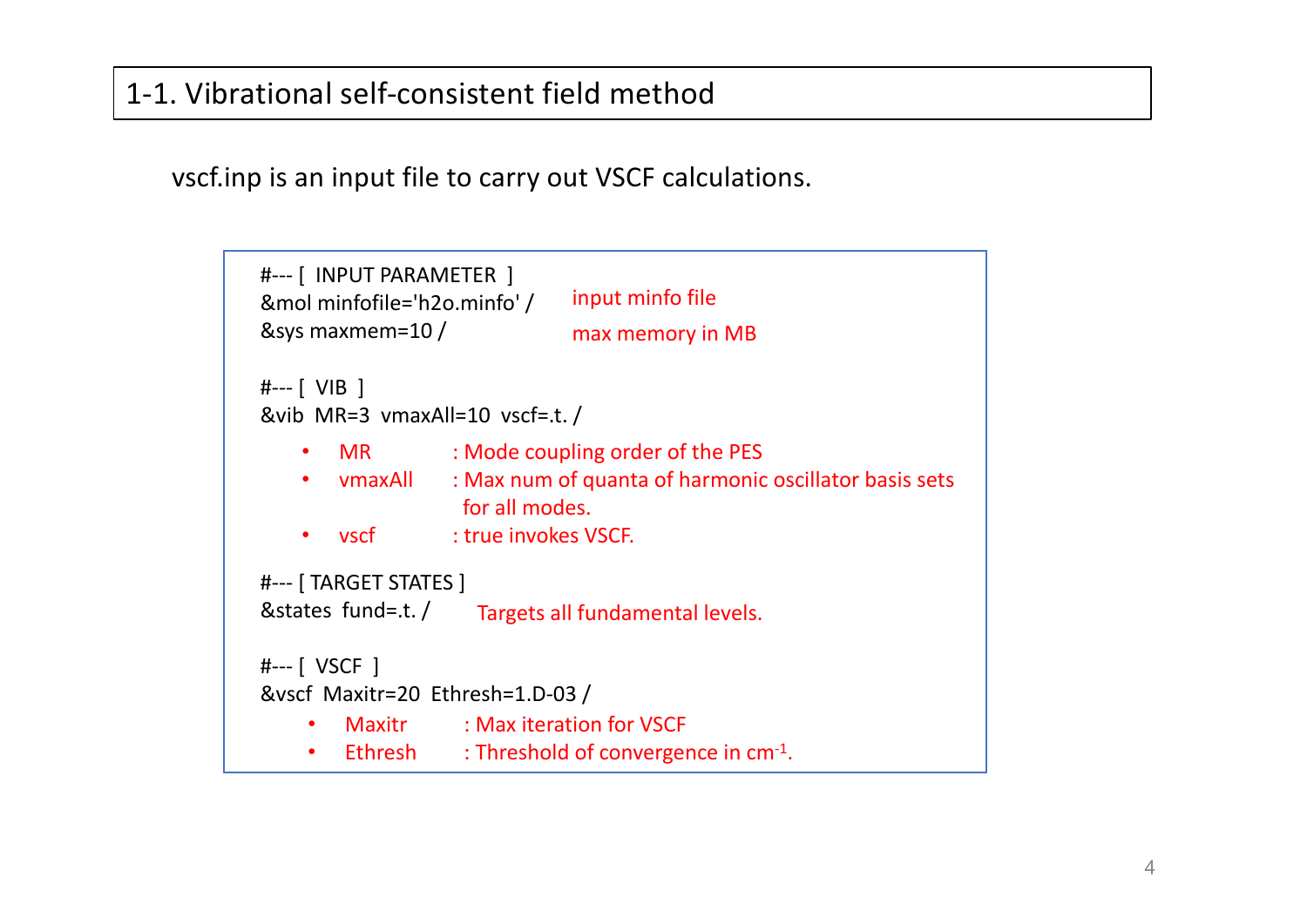The options are given in a free format using the namelist of Fortran, that is, you can put space and new lines as you like as long as the options are defined in a section between &name … /. For example,

```
#--- [ VIB ] 
     &vib MR=3 vmaxAll=10 vscf=.t. /
and 
     #--- [ VIB ] 
     &vib
      MR=3vmaxAll=10
      vscf=.t.
      /
are the same, but 
     #--- [ VIB ] 
     &vib MR=3 vmaxAll=10 /
     vscf=.t.
```

```
is different because "vscf = .t." is out of &vib ... /.
```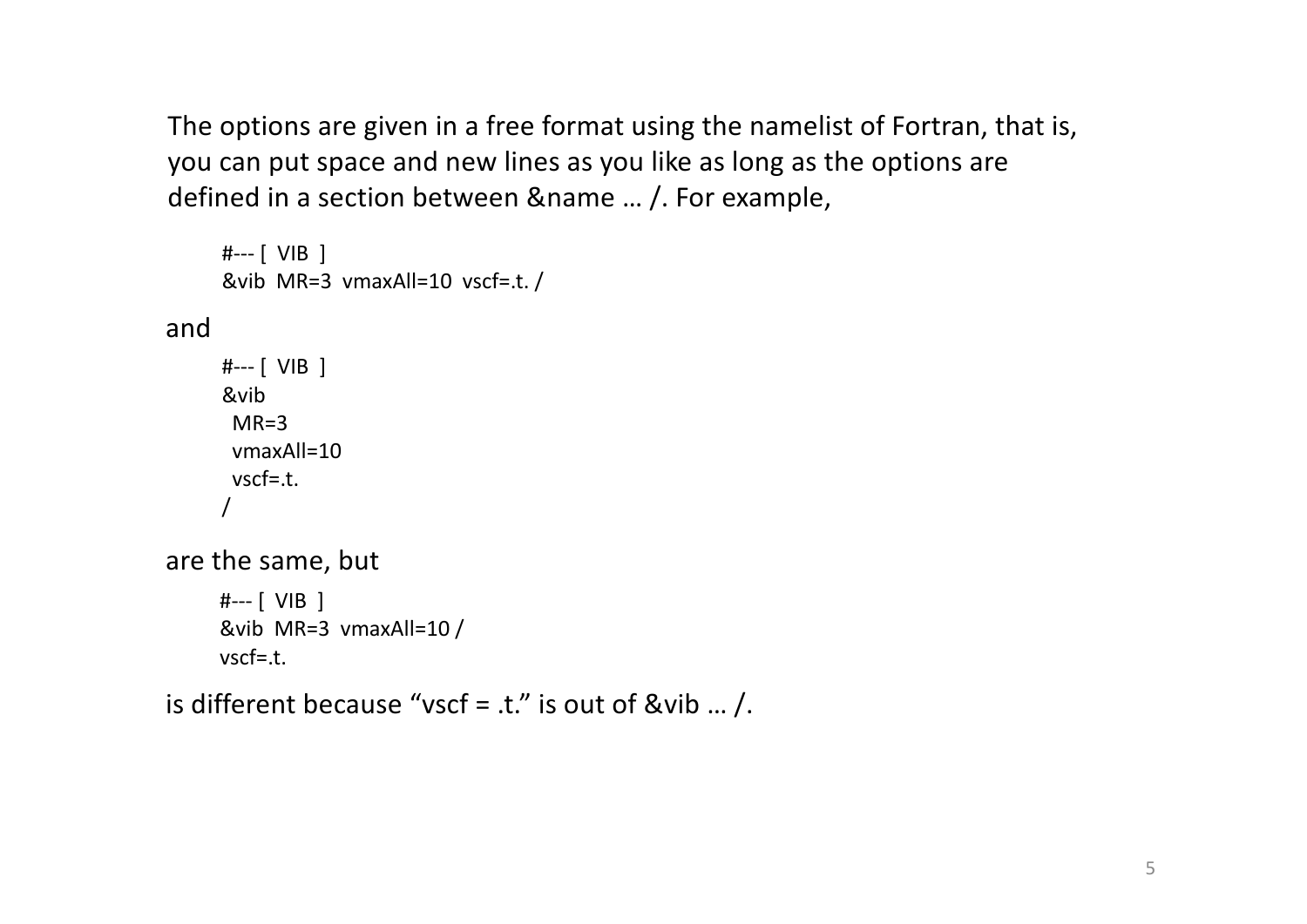Run the job by,

```
> sindo < vscf.inp > vscf.out
```
The output, vscf.out, looks as follow:

```
>> BASIS FUNCTIONS
 MODE: 1 2 3
 MAXV : 10 10 10
 FREQ : 1659.40 3752.61 3853.49
```
Setting of HO basis sets. Frequencies are taken from the minfo file.

```
>> POTENTIAL
```

```
[ OPTIONS ]
```

```
MR = 3MCS CUTOFF = 0.10E-03
MCS GRID = -.10E+01
POTDIR = ./
```
1MR-PEF

o GRID PEF

MODE= 1, GRID= 11 B3LYP/cc-pVDZ (11) MODE= 2, GRID= 11 B3LYP/cc-pVDZ (11) MODE= 3, GRID= 11 B3LYP/cc-pVDZ (11)

The information of the PES is printed. pot files in the current directory are read by the program. It's a good practice to check if the PES is specified in the way you intended.

1MR grid PES with 11 grid points.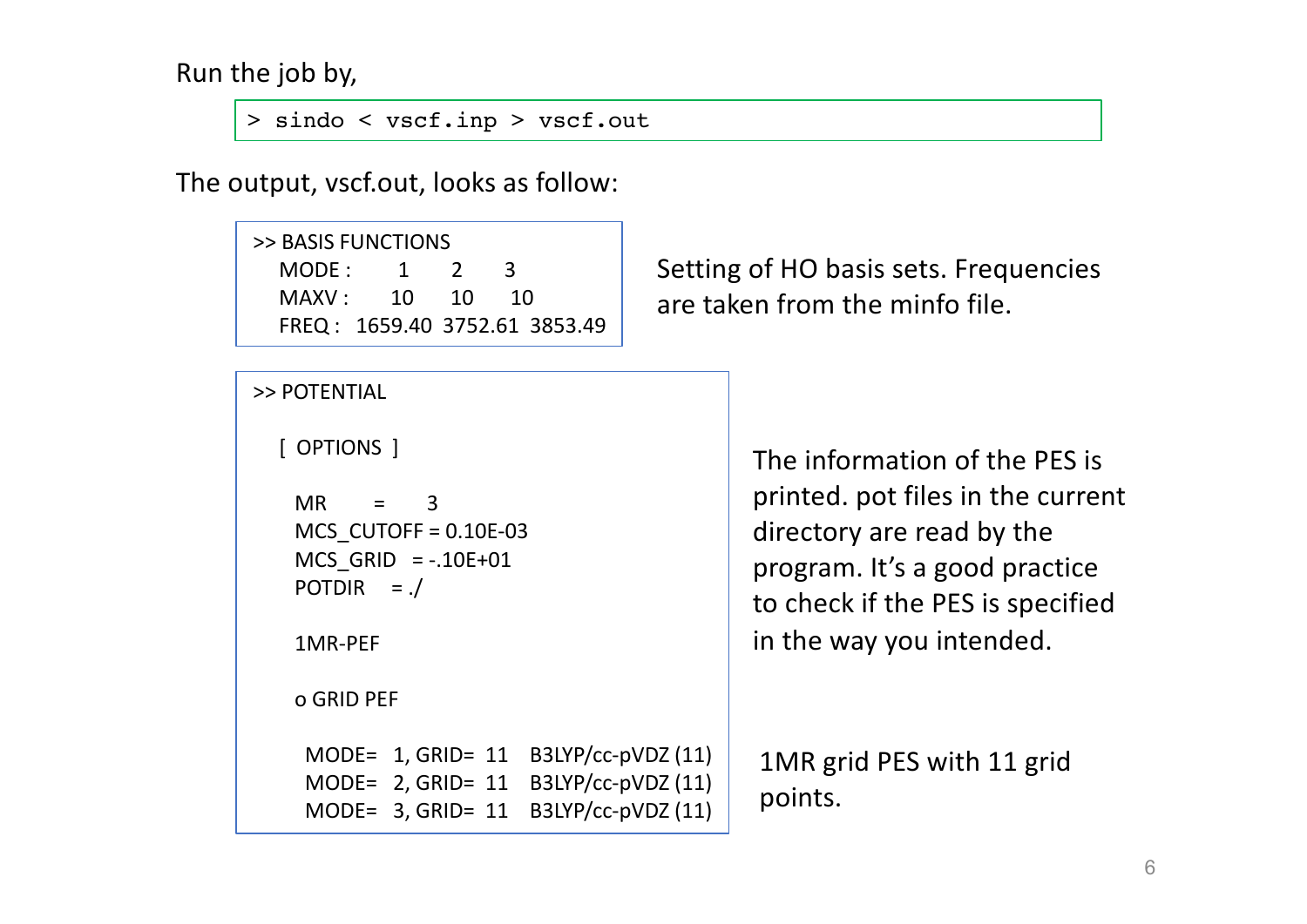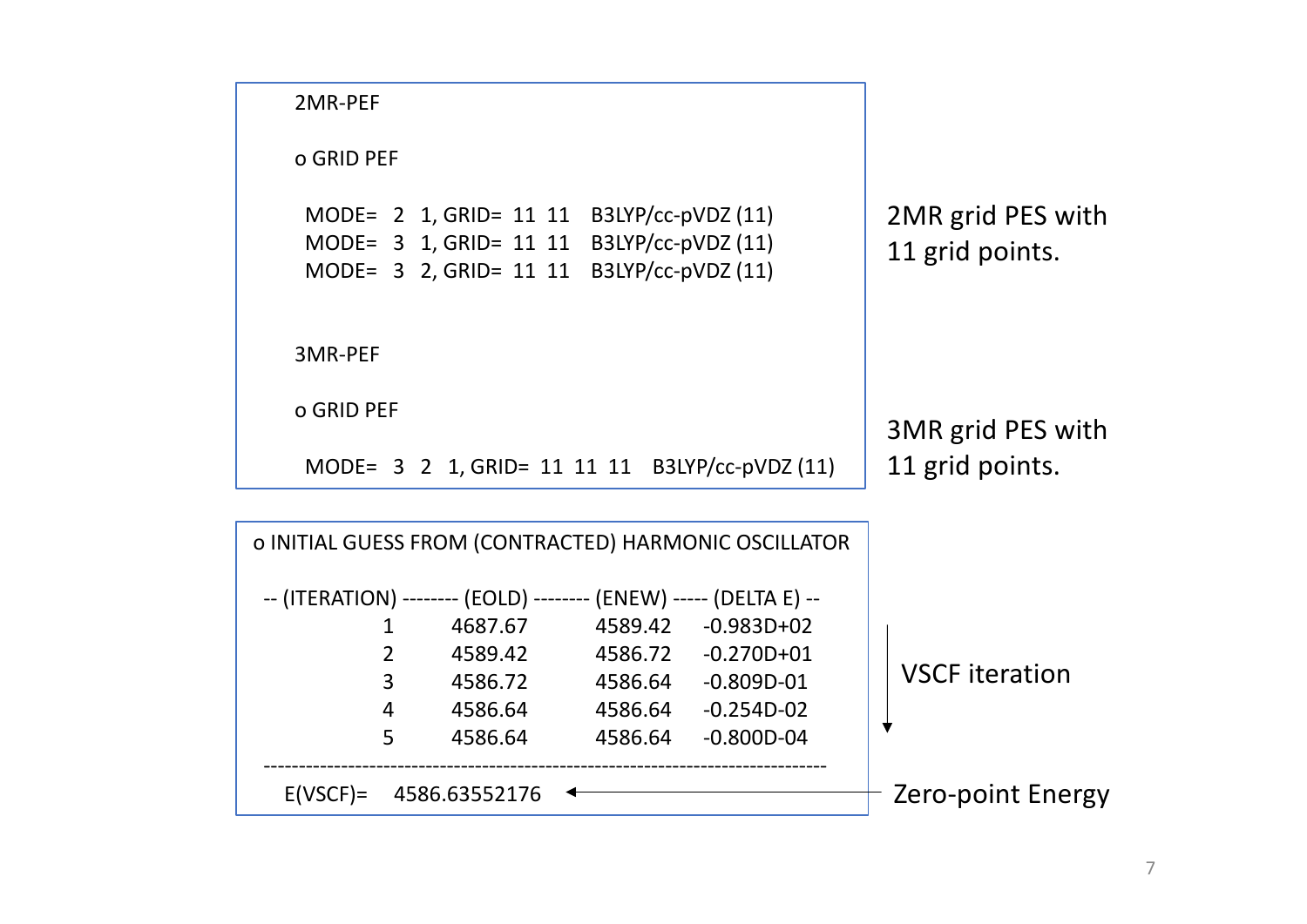| >> VIRTUAL VSCF ENERGIES                                    |                                                                        |                                                           |                                                         |
|-------------------------------------------------------------|------------------------------------------------------------------------|-----------------------------------------------------------|---------------------------------------------------------|
| o VSCF STATES<br>$1\,1$<br>2 <sub>1</sub><br>3 <sub>1</sub> | <b>TOTAL ENERGY</b><br>6184.36878830<br>8220.27988057<br>8388.85466071 | $E-EO$<br>1597.73326654<br>3633.64435881<br>3802.21913894 | Virtual VSCF energies<br>for the fundamental<br>levels. |

"m\_1" means the 1st excited state of mode m, that is, the fundamental excitation of mode m. The virtual states are specified by the &state group.

VSCF calculations with the grid PES correspond to the direct VSCF method. See Ref. [1] for more details.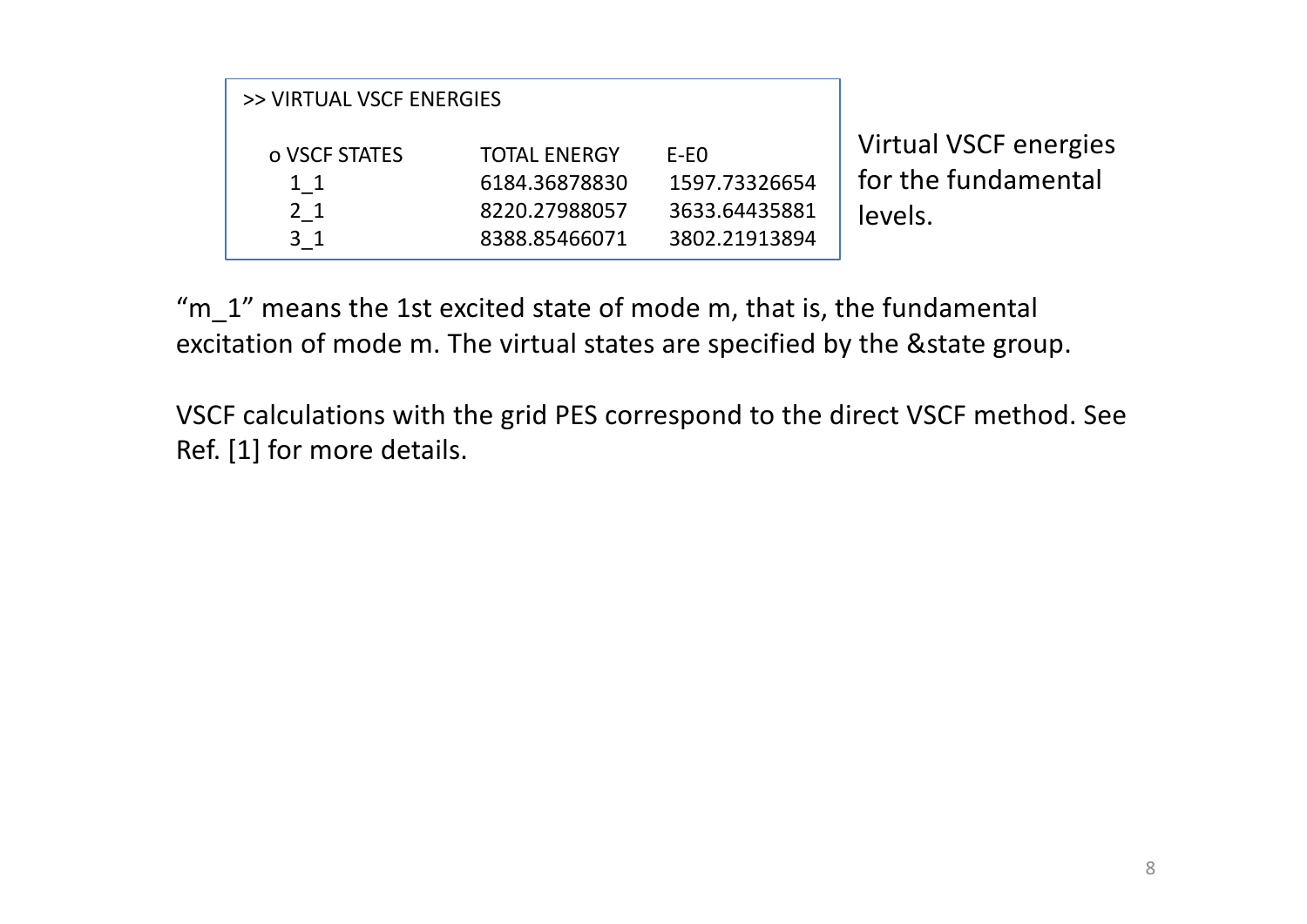## 1-2. Vibrational configuration interaction method

vci.inp is an input file to carry out VCI calculations.

```
#--- [ VIB ] 
&vib MR=3 vmaxAll=10 vscf=.t. vci=.t. /
#--- [ VCI ] 
&vci nstate=20 nCUP=3 maxSum=8 /
                       vscf = .t. and vci = .t. invokes VSCF/VCI.
       • nstate : Number of states to obtain.
           • nCUP : Max number of modes to excite.
           maxSum : Max sum of quantum numbers to excite.
```
The level of VCI calculations is classified as VCI[n]-(m), where n is the maximum number of modes that are excited simultaneously, and m is the maximum number of quantum numbers excited. n and m are specified by nCUP and maxSum, respectively, in &vci group. In this example, nCUP=3 and maxSum=8, so that we carry out VCI[3]-(8).

Run the job by,

> sindo < vci.inp > vci.out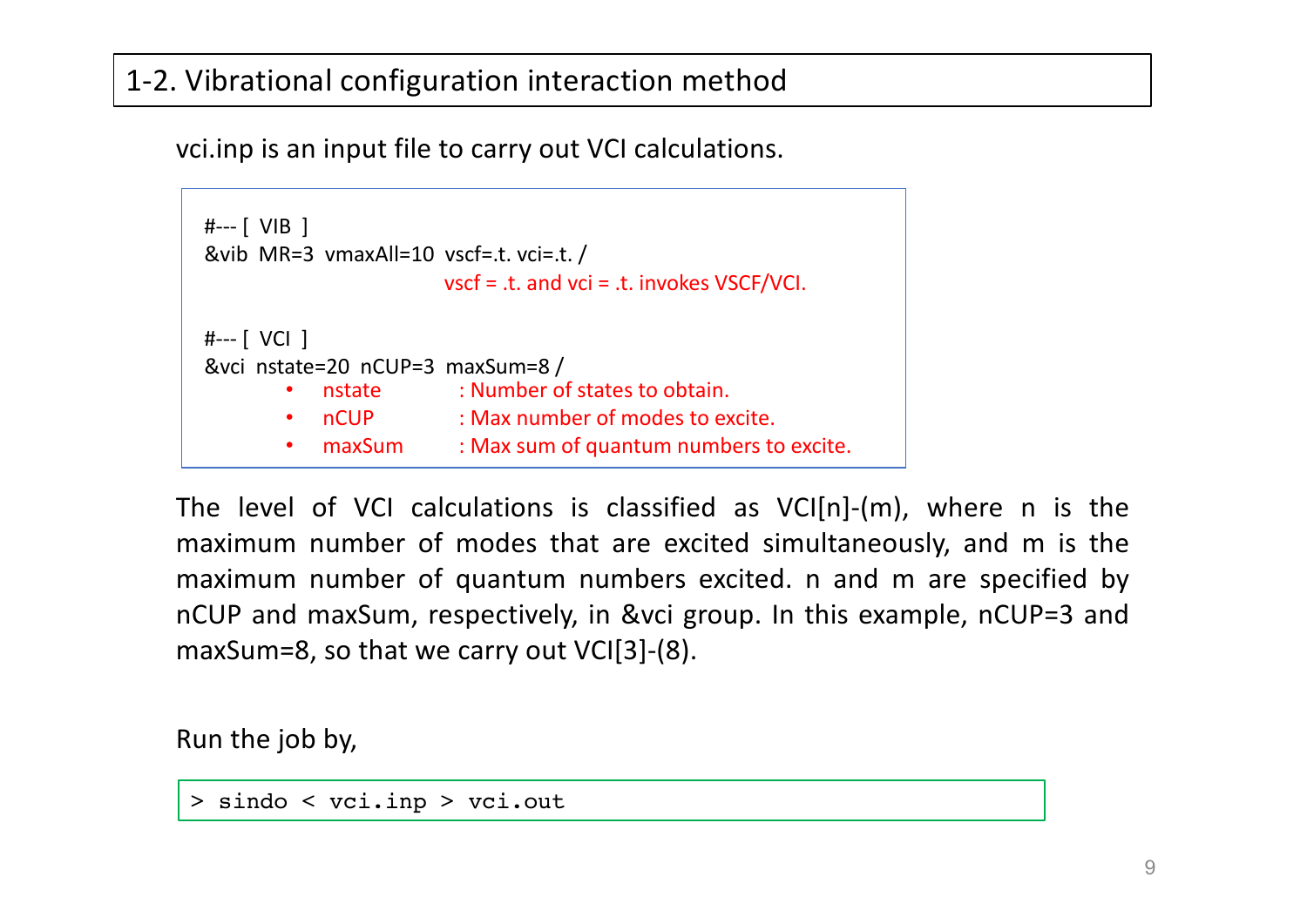The output, vci.out, looks as follow:

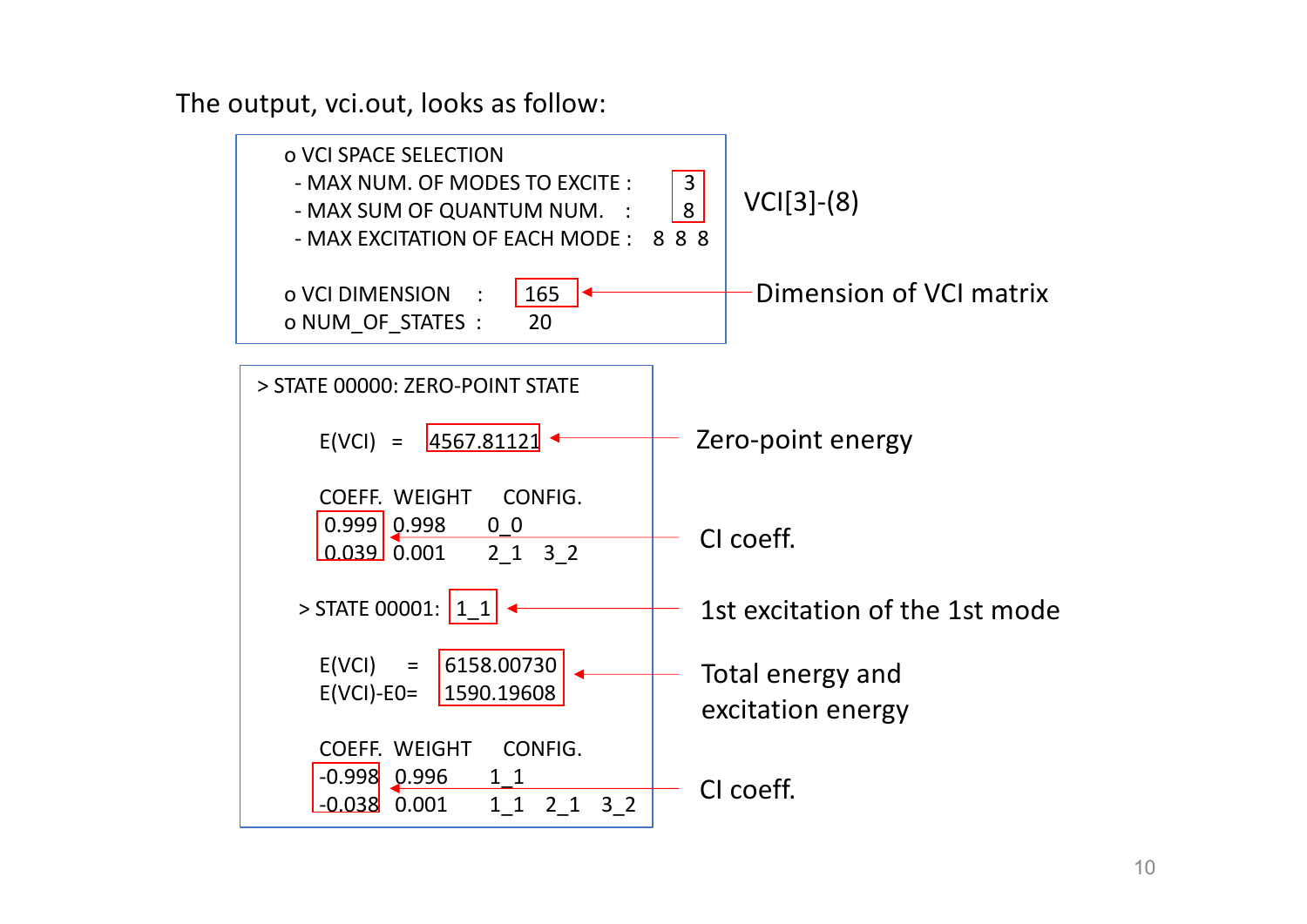## 1-3. Vibrational Møller-Plesset perturbation method

vmp2.inp is an input file to carry out VMP2 calculations.

```
#--- [ VIB ] 
&vib MR=3 vmaxAll=10 vscf=.t. vpt=.t. /
#--- [ TARGET STATES ]
&states fund=.t. 
nstate=3 
target state(2,1)=2target state(2,2)=1, target state(3,2)=1
target state(3,3)=2/
#--- [ VPT ] 
&vpt maxSum=4 /
                          vscf = .t. and vpt = .t. invokes VMP2.
          maxSum : Max quantum numbers for excitation.
                                           All fundamental levels
                                            +
                                           (020), (011), (002)
```
The level of excitation is controled by selecting VSCF configurations according to the maximum difference in quantum numbers (n) with respect to target states. The method is designated as VMP2-(n). See Ref. [2] for more details. In the input, n is specified by maxSum.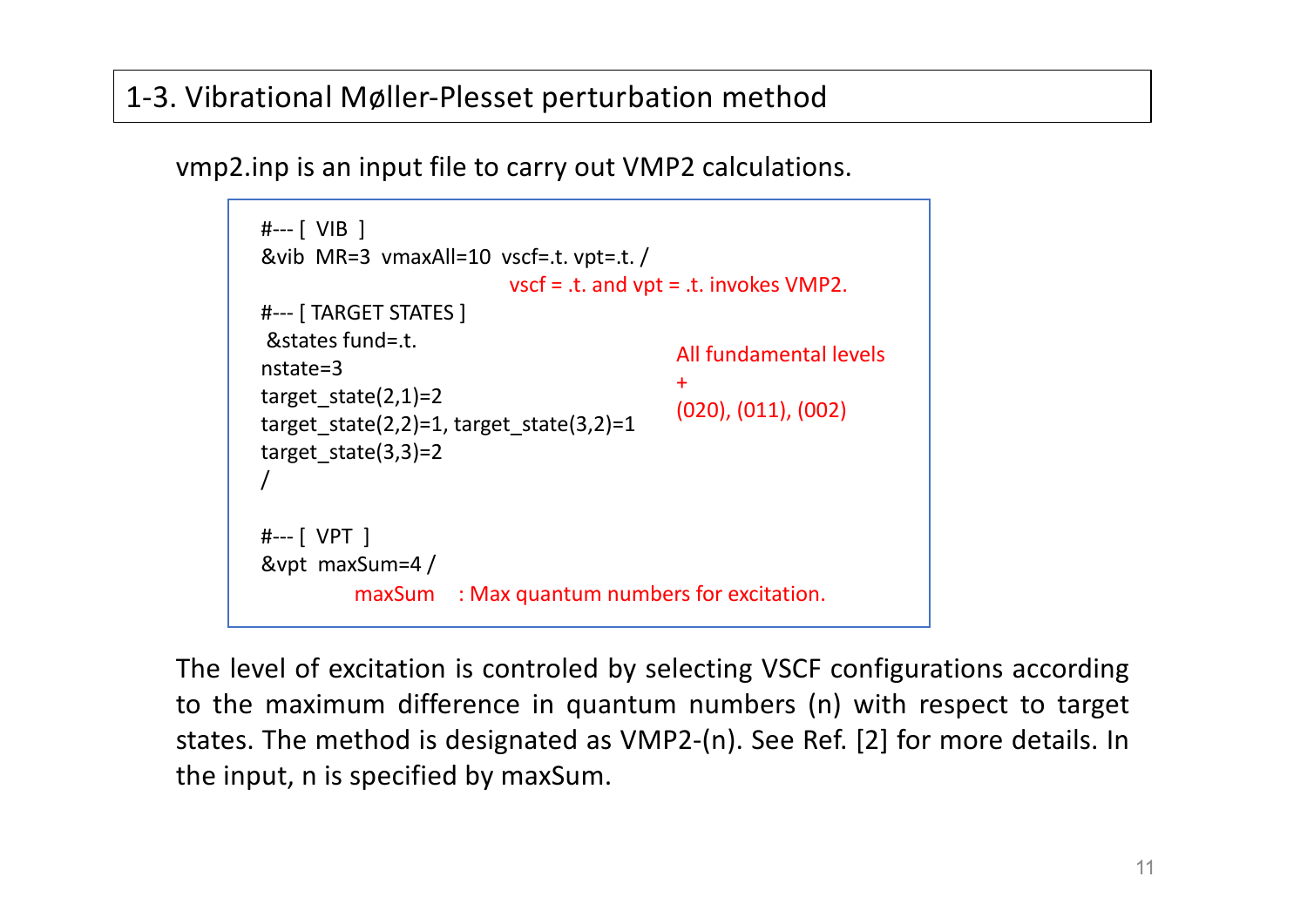Note that &vpt also has nCUP, which restricts the number of modes to excite simultaneously. The default is nCUP = MR. Usually, you don't need to change this number.

VMP2 is a state-specific approach, where we specify the states of interest in the input. In &state, "nstate" specifies the number of state, and an array,

target  $state(i,ns) = mi$ 

specifies the quantum number (mi) of the i-th mode for the ns-th state. In addition, fund = .t. specifies all the fundamental excitations. In the example, we specify the fundamentals and overtone / combination states of OH stretching modes.

Run the job by,

> sindo < vmp2.inp > vmp2.out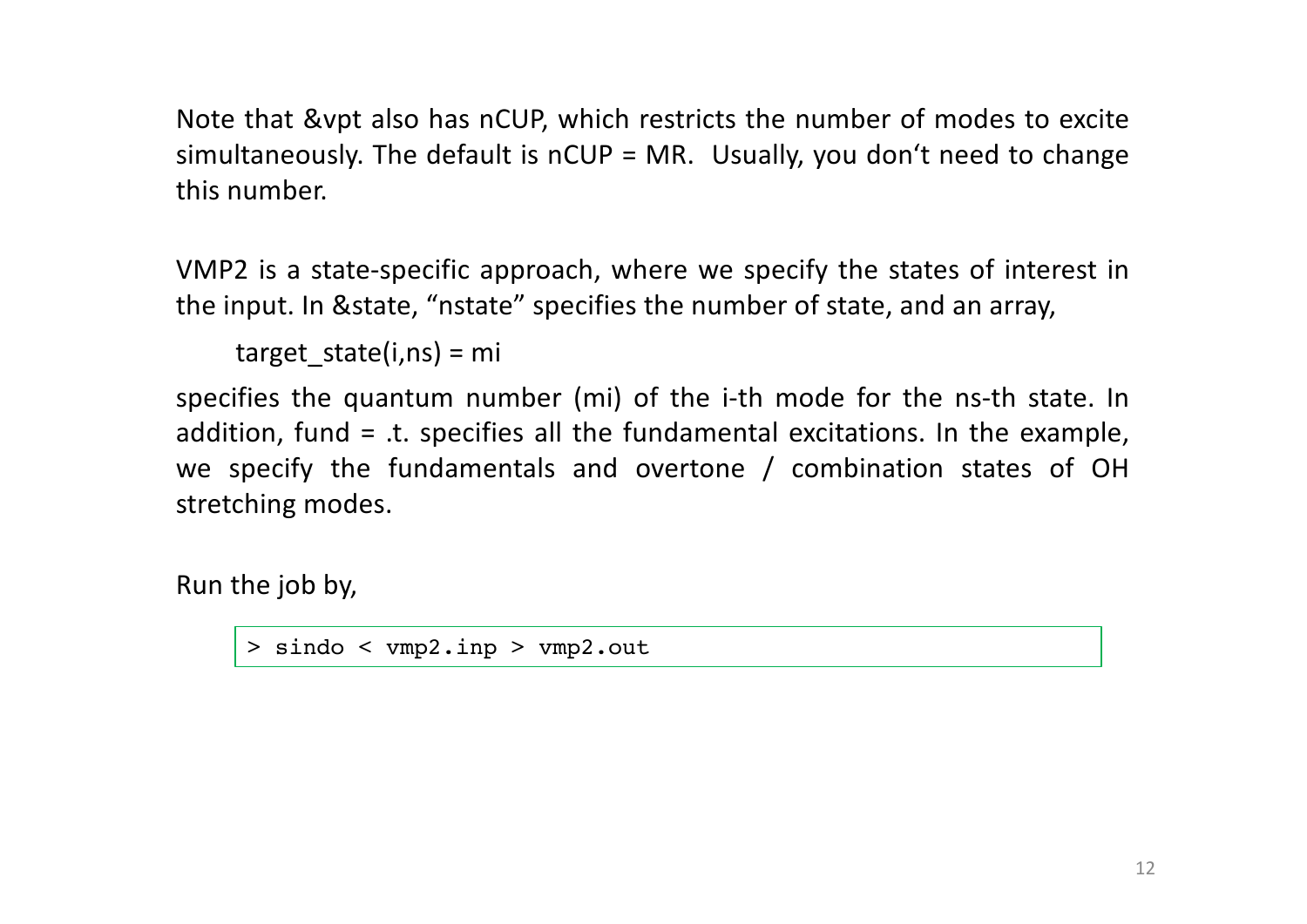The output, vmp2.out, looks as follow:

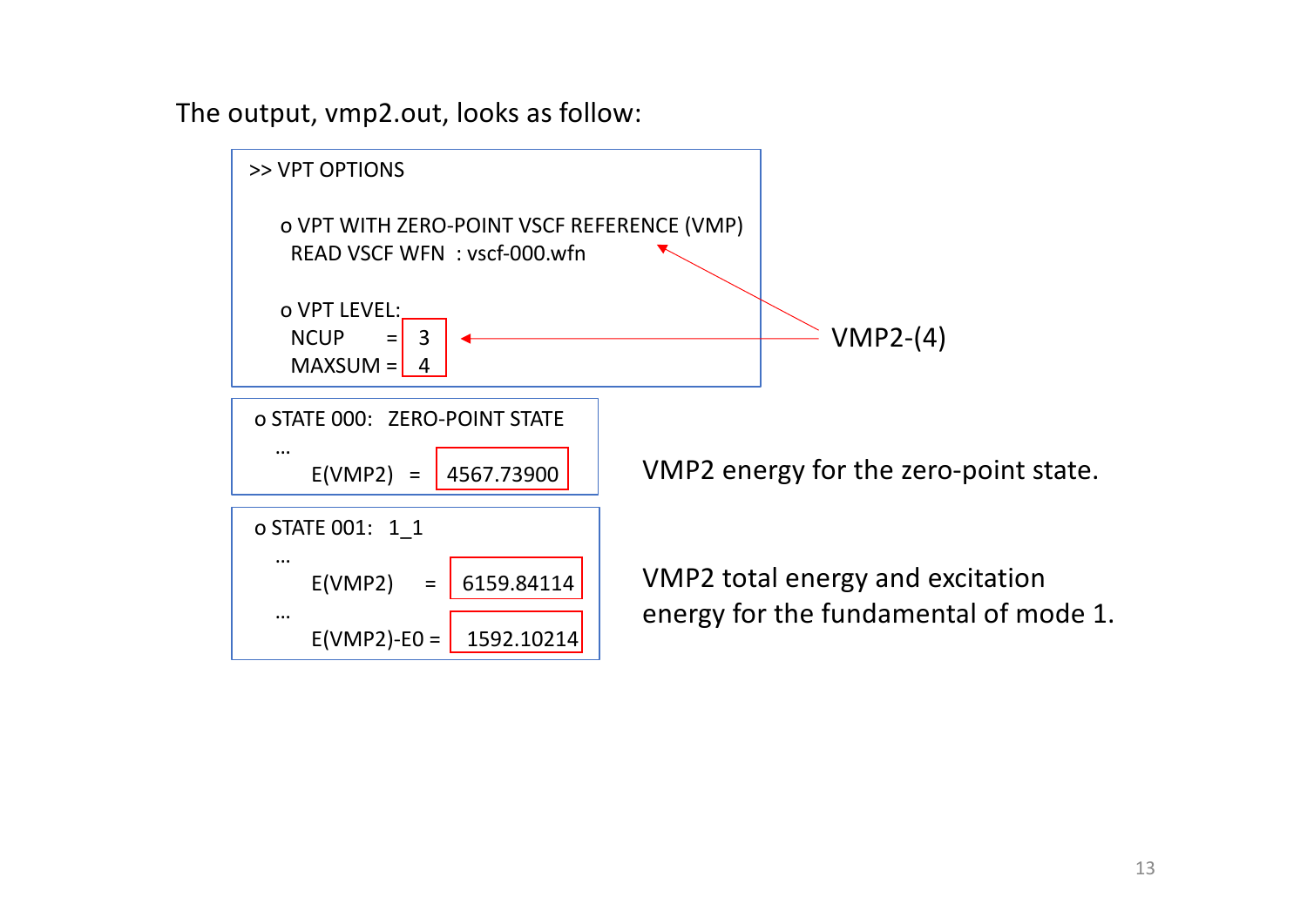## 1-4. Vibrational quasi-degenerate perturbation theory

vqdpt2.inp is an input file to carry out VQDPT2 calculations.

```
#--- [ VIB ] 
&vib MR=3 vmaxAll=10 vscf=.t. vqdpt=.t. /
&states 
fund=.t. 
nstate=3 
target state(2,1)=2target state(2,2)=1, target state(3,2)=1
target state(3,3)=2/
#--- [ VPT ] 
&vqdpt nGen=3 maxSum=4 /
                         vscf = .t. and vqdpt = .t. invokes VQDPT2.
       • nGen : The number of iteration for generating the P space.
       • maxSum : Max quantum numbers for excitation.
                                         All fundamental levels
                                         +
                                         (020), (011), (002)
```
The level of excitation is controled by maxSum. nGen is the number of iteration to find VSCF configurations that are quasi-degereate to target states (P space). See Ref. [3] and [4] for more details.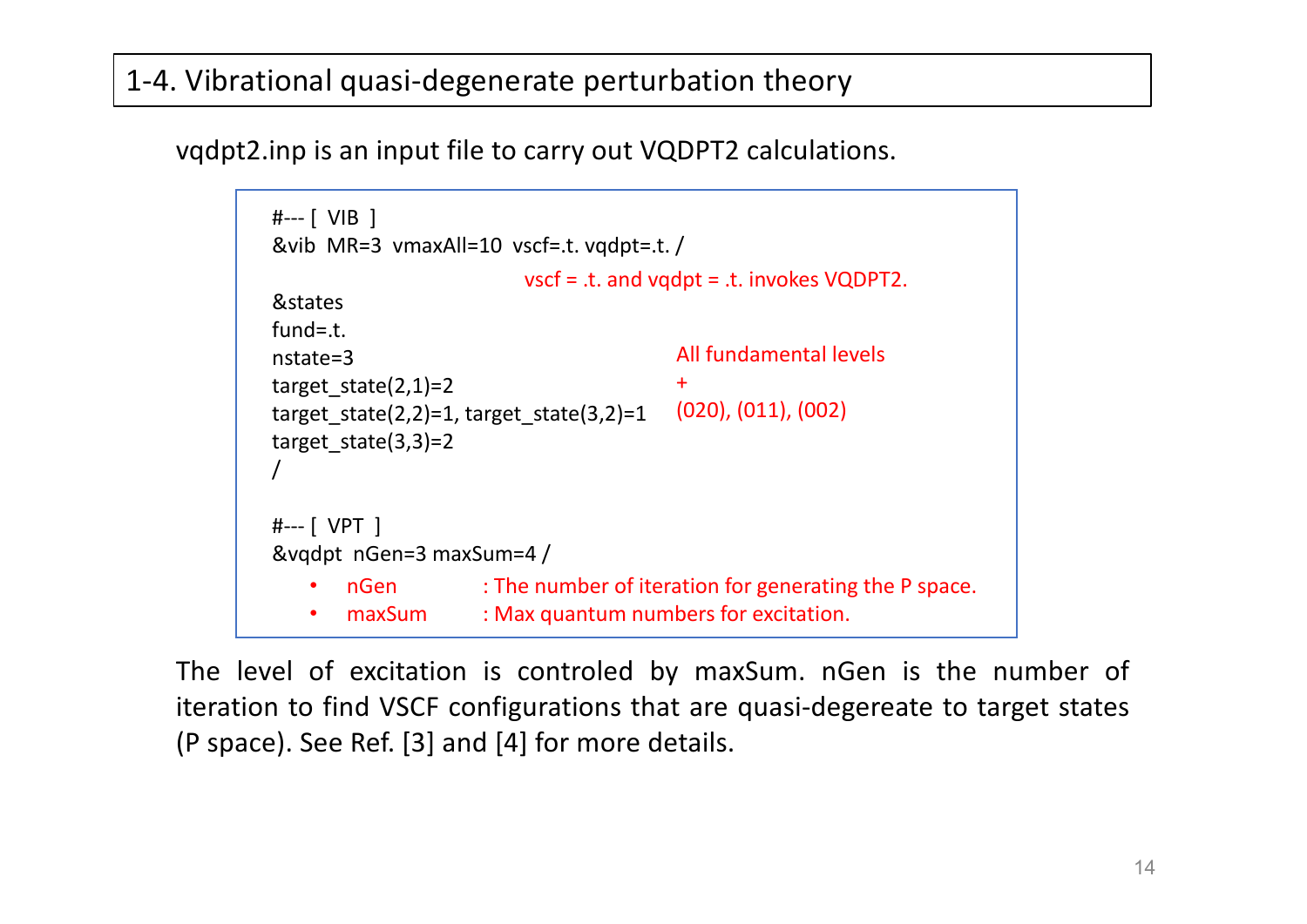Run the job by,

> sindo < vqdpt2.inp > vqdpt2.out

The output, vqdpt2.out, looks as follow:



if no degerate state exists. This is usually the case for the zero-point state.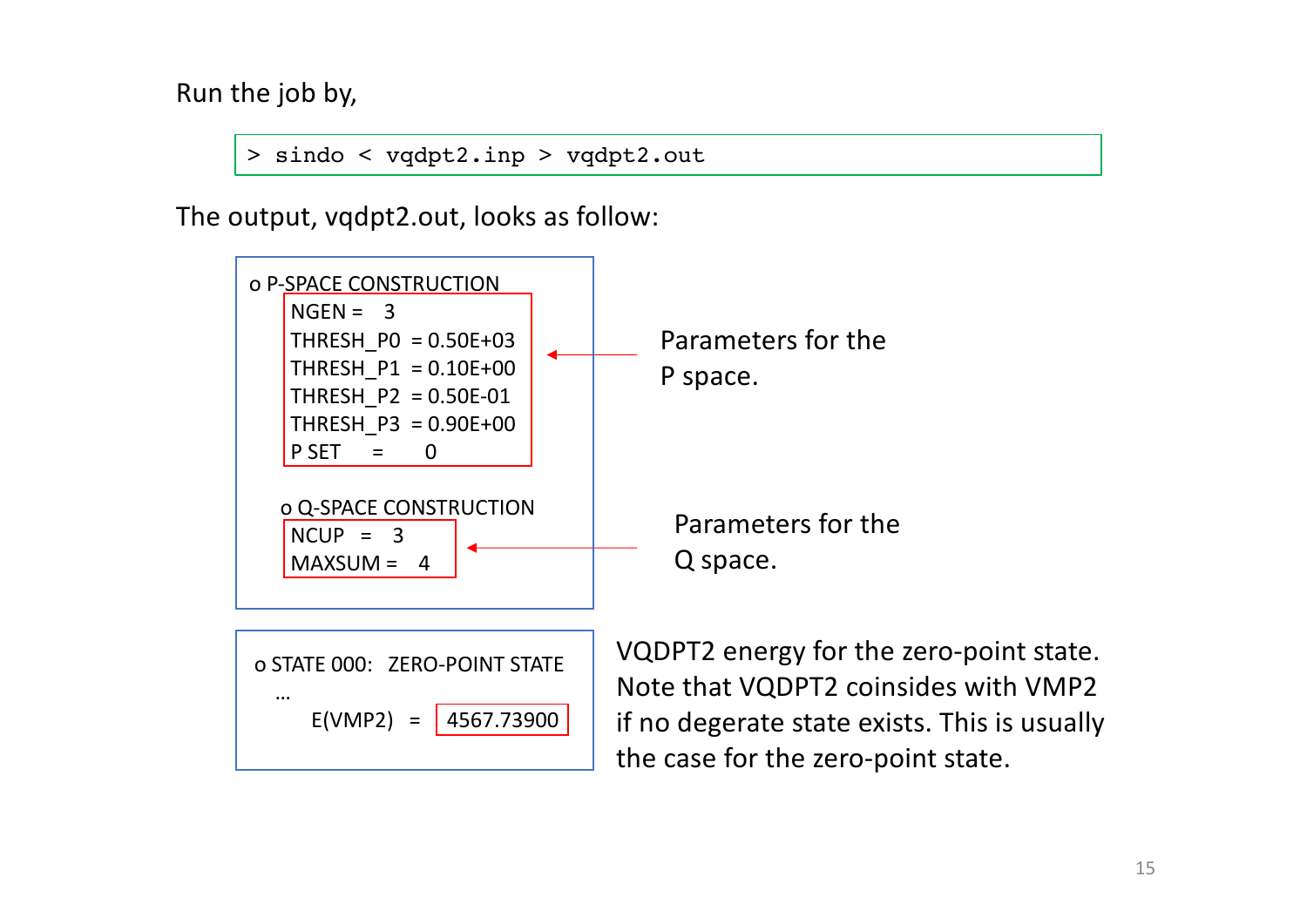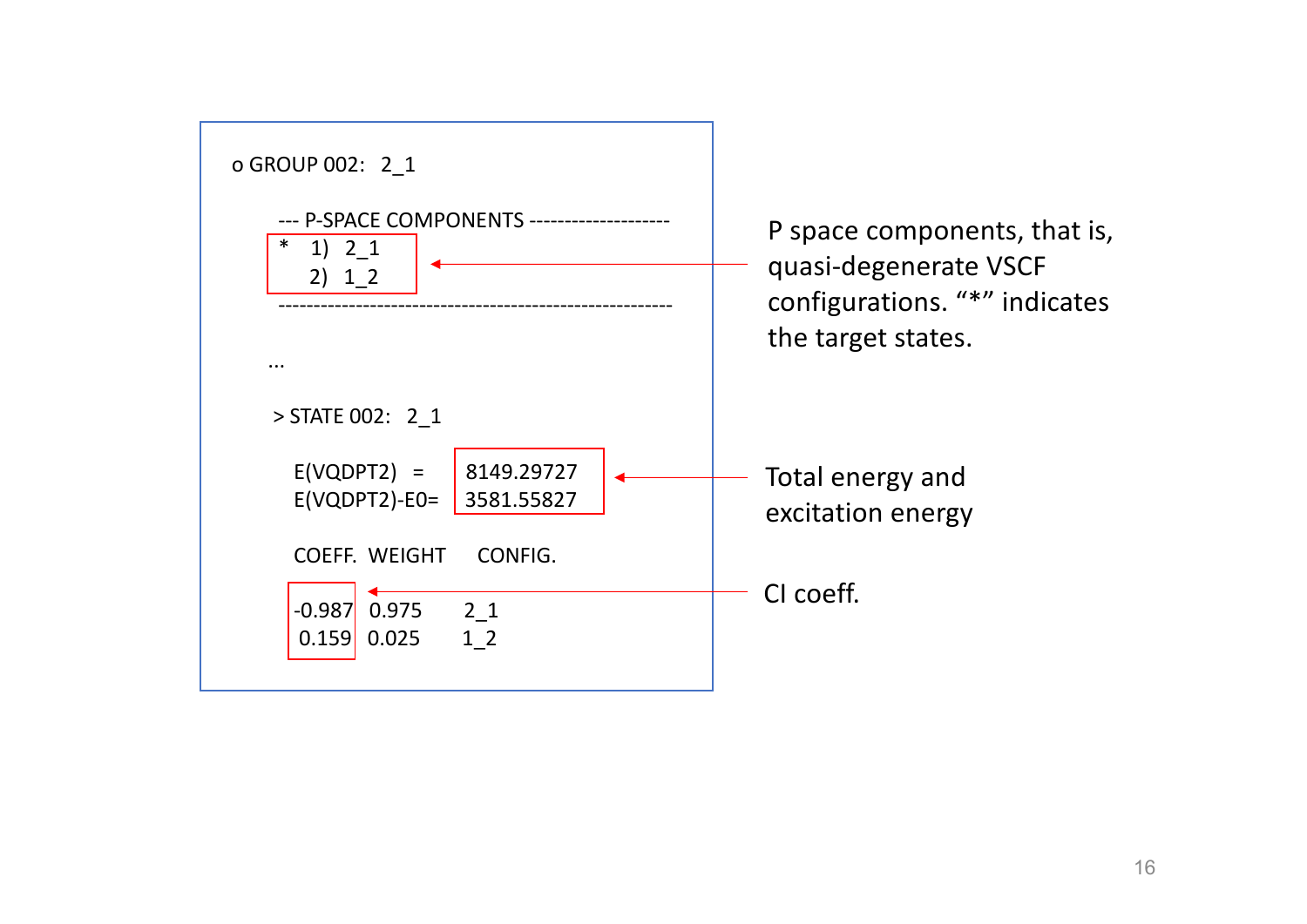## 1-5. Summary

|                | Harm   | $VCI[3]-(8)$ | $VMP2-(4)$ | $VQDPT2-(4)$ | Exp. |
|----------------|--------|--------------|------------|--------------|------|
| 1              | 1659.4 | 1590.2       | 1592.1     | 1592.1       | 1595 |
| $\overline{2}$ | 3752.6 | 3577.7       | 3581.7     | 3581.6       | 3652 |
| 3              | 3853.5 | 3657.8       | 3656.6     | 3656.6       | 3756 |
| 2x2            | 7505.2 | 7047.2       | 7062.2     | 7062.3       | 7201 |
| $2 + 3$        | 7606.1 | 7083.9       | 7099.7     | 7092.1       | 7249 |
| 3x2            | 7707.0 | 7254.9       | 7245.8     | 7245.8       | 7445 |

## The results are summarized in a Table:

Harmonic frequencies are significantly higher than the anharmonic ones. VCI, VMP2, VQDPT2 methods give similar numbers.

The agreement with experiment is worse compared to the reported data in Ref. [1]. Can you tell where the error comes from?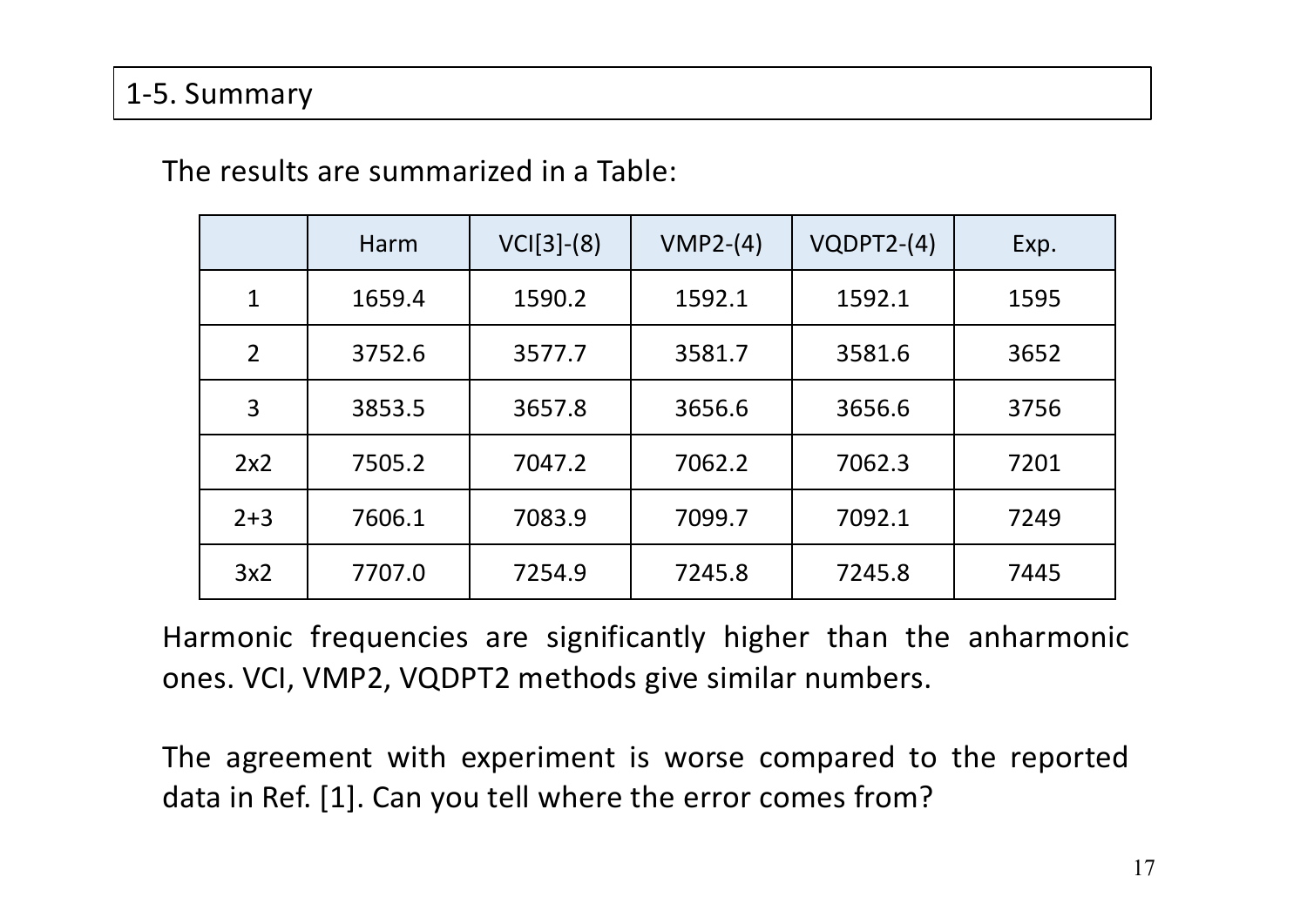# 2. Infrared spectrum of  $H_2CO$

In this section, we will calculate the infrared spectrum of formaldehyde (H<sub>2</sub>CO). Proceed to 2.h2co,



h2co-b3lyp-dz.minfo includes the normal coordinates:

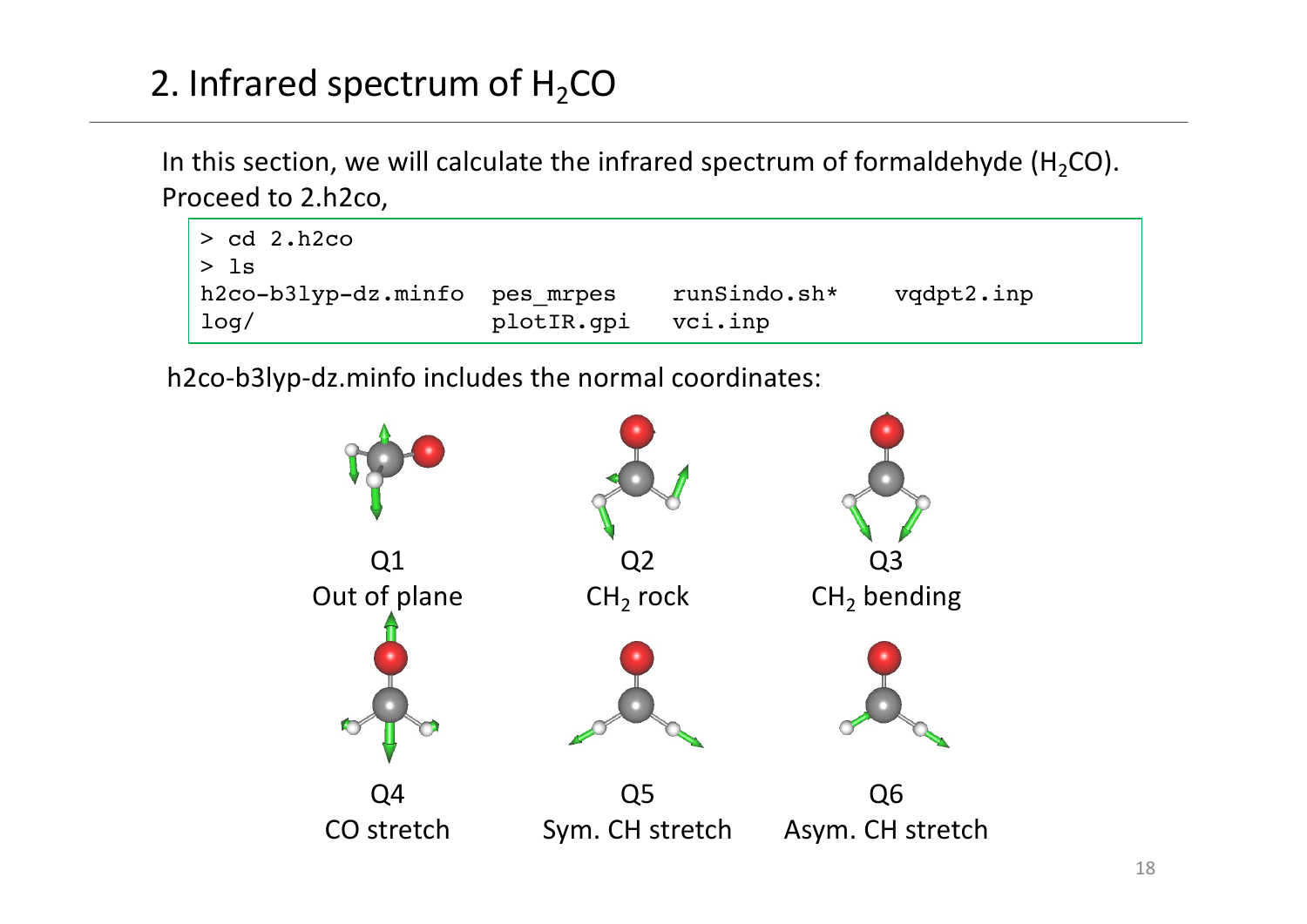A multiresolution PES [5] is found in "pes\_mrpes":



The PES data has been generated at the following level:

|                                           | <b>Electronic Structure</b> | <b>Functional Form</b> |
|-------------------------------------------|-----------------------------|------------------------|
| 1MR                                       | $CCSD(T)/cc-pVTZ$           | Grid-PES (11 points)   |
| <b>Strongly coupled</b><br>terms (MCS>10) | $CCSD(T)/cc-pVTZ$           | Grid-PES (9 points)    |
| Weakly coupled<br>terms (MCS>1)           | B3LYP/cc-pVDZ               | Grid-PES (7 points)    |
| Other terms                               | B3LYP/cc-pVDZ               | <b>QFF</b>             |

The data of dipole moment surfaces (DMS) are also stored in this directory, which have been generated at the B3LYP/cc-pVDZ level.

These data were generated in Section 3 of Users' guide to MakePES. See the guide for further details.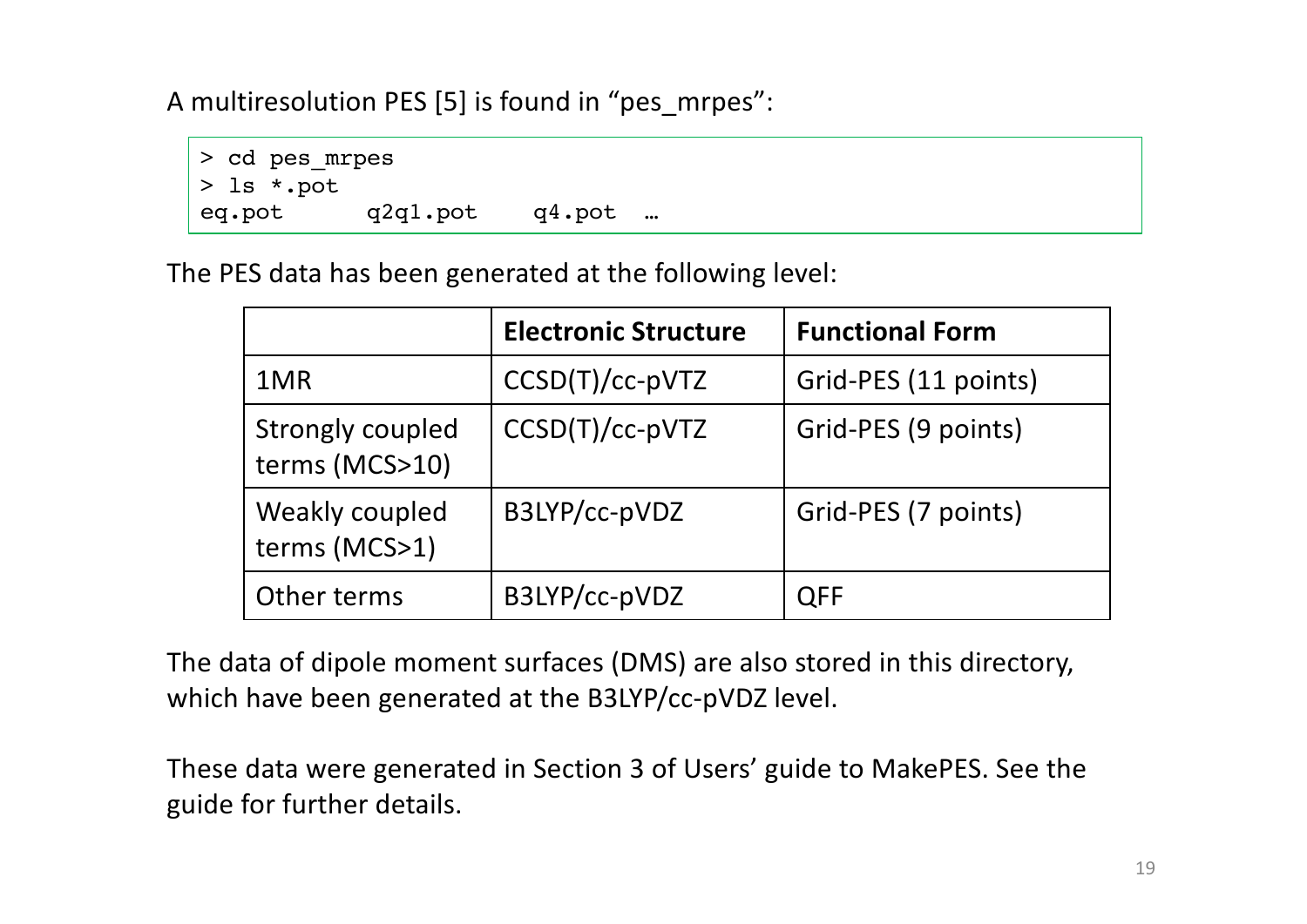We will calculate the infrared (IR) spectrum of  $H_2CO$  by VCI and VQDPT2 methods. The input files are vci.inp and vqdpt2.inp.

```
> ls *inp
vci.inp vqdpt2.inp
```
vci.inp has the following options in addition to those for VCI:

```
…
&mrpes
 mopFile='prop_no_1.mop'
 mcs_cutoff=-1.0D-03
 /
&vib MR=3 vmaxAll=10 vscf=.t. vci=.t. prpt=.t. /
…
&prpt MR=3 vciprpt=.t. infrared=.t. /
&IRspectrum
 minOmega=800.0 maxOmega=4000.0
 delOmega=1.0 fwhm=5.0
 /
                               The name of a mop file to read QFF data
                               A threshold value for MCS to cutoff the 
                               PES. A negative value turns off the cutoff.
                                           Invokes the calculation of properties.
                                           Invokes the calculation of IR spectrum 
                                           for VCI wavefunction.
                                          The IR spectrum for 800 - 4000 cm-1
                                          with a resolution of 1 cm<sup>-1</sup>Full width half maximum of 
               Lorentz functions
```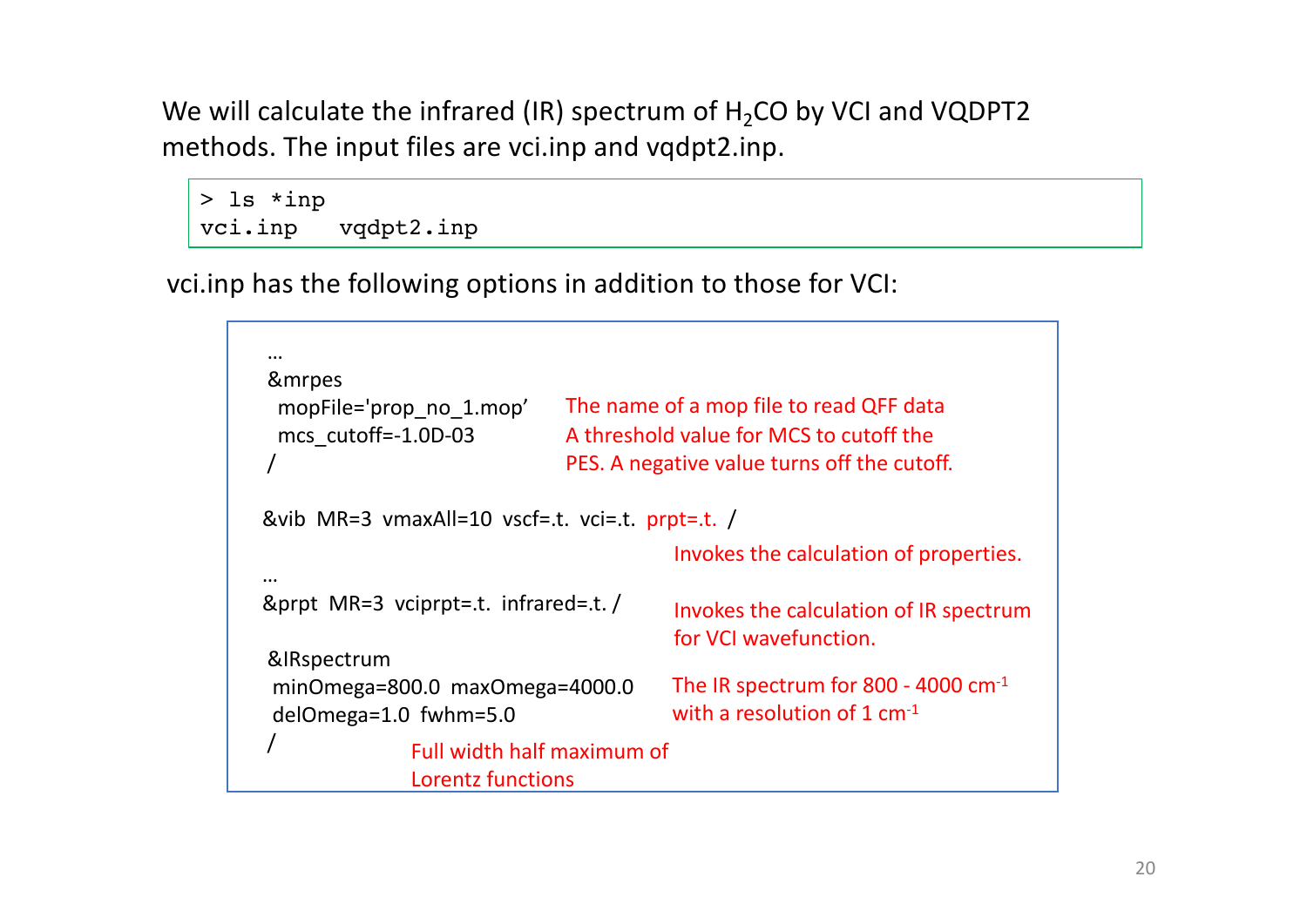vqdpt2.inp has the same options except that the VQDPT wavefunction is specified in &prpt:

&prpt MR=3 vqdptprpt=.t. infrared=.t. /

runSindo.sh is a script to run the job. "POTDIR" is an environment variable to tell the program where the PES and DMS data are located.

export POTDIR=./pes\_mrpes

sindo < vqdpt2.inp > vqdpt2.out 2>&1  $sindo <$  vci.inp  $\rightarrow$  vci.out 2>&1

We now run the job:

> ./runSindo.sh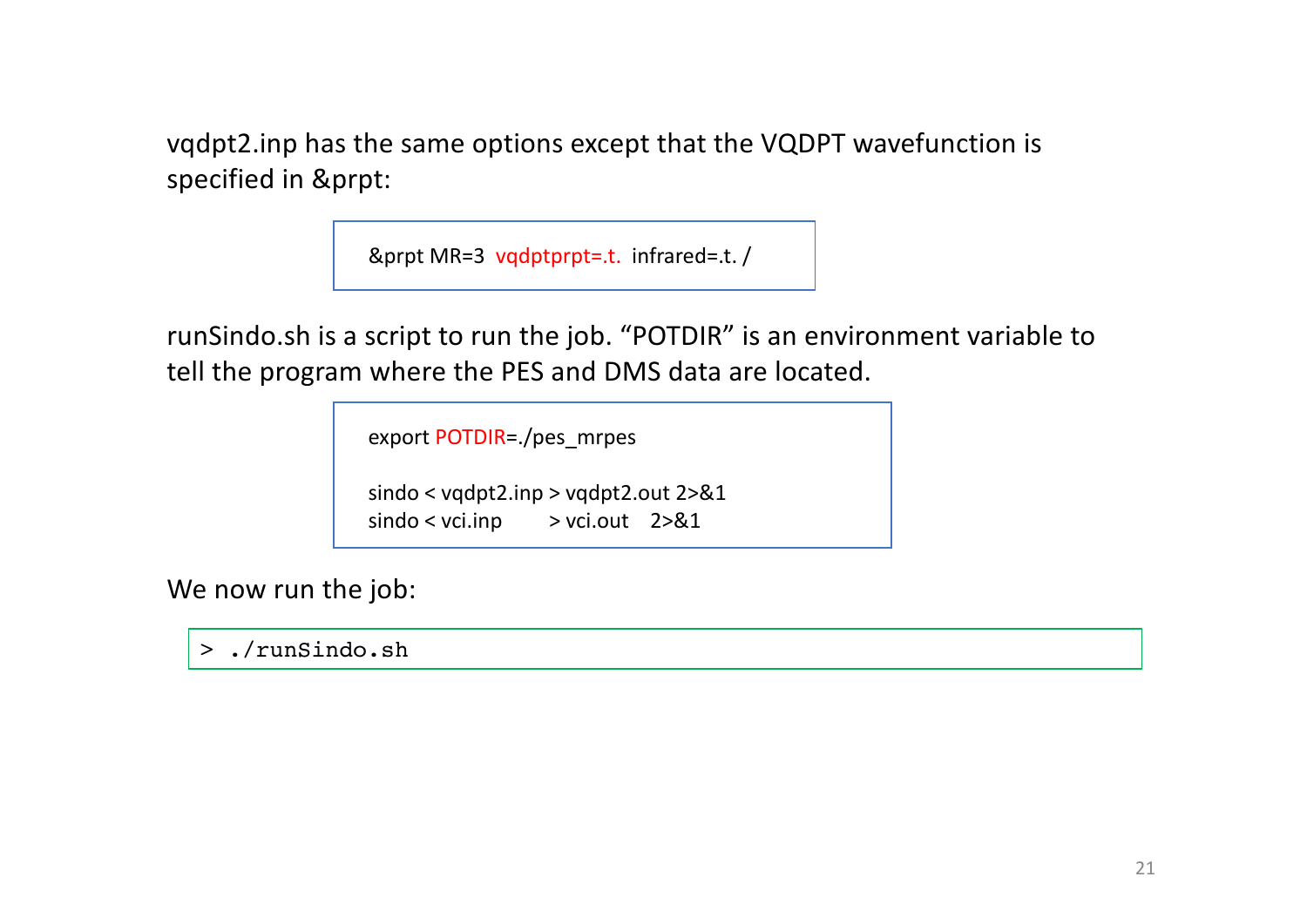Let's first check the information of the PES. We find the same output for both vci.out and vqdpt2.out as follow:

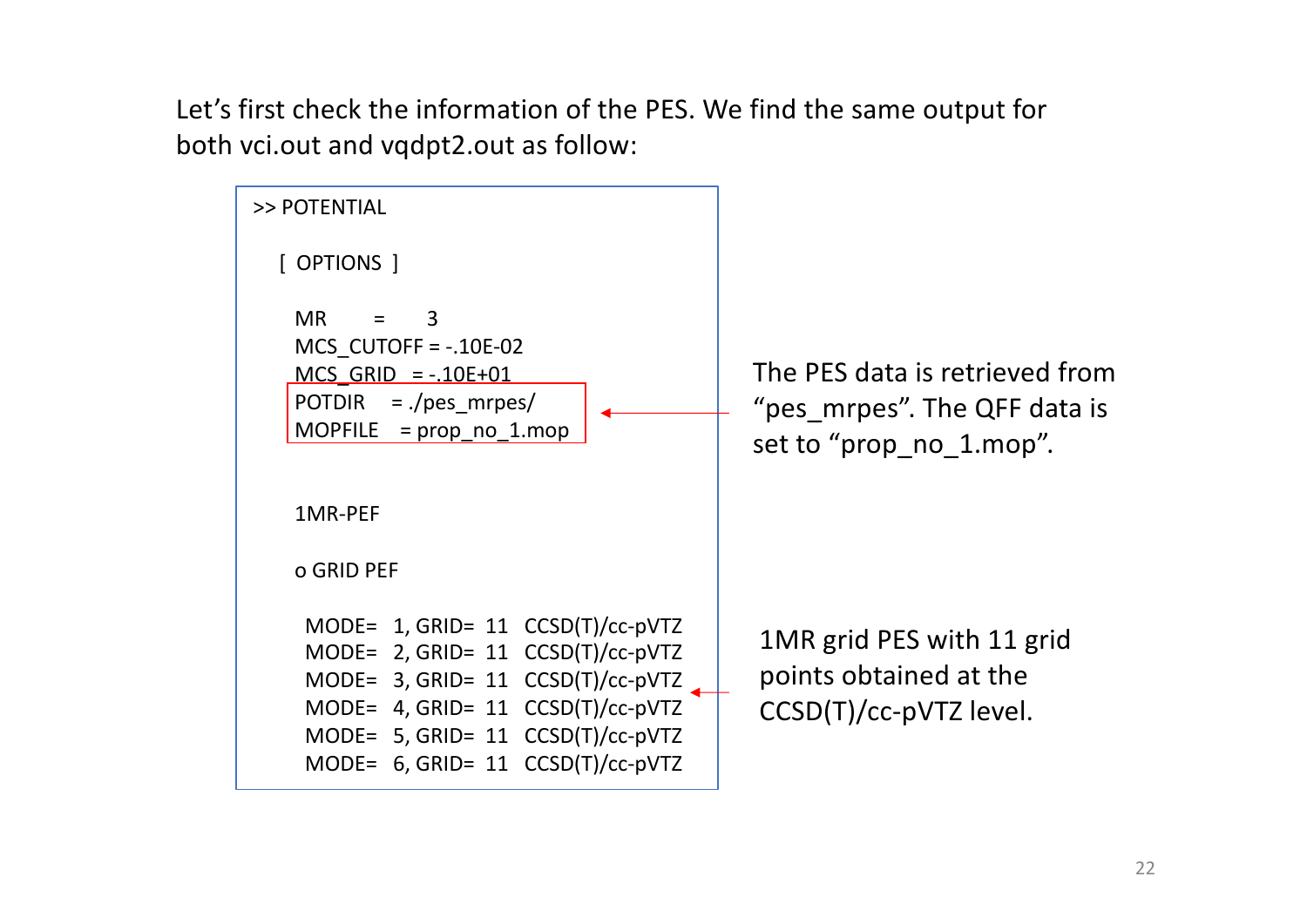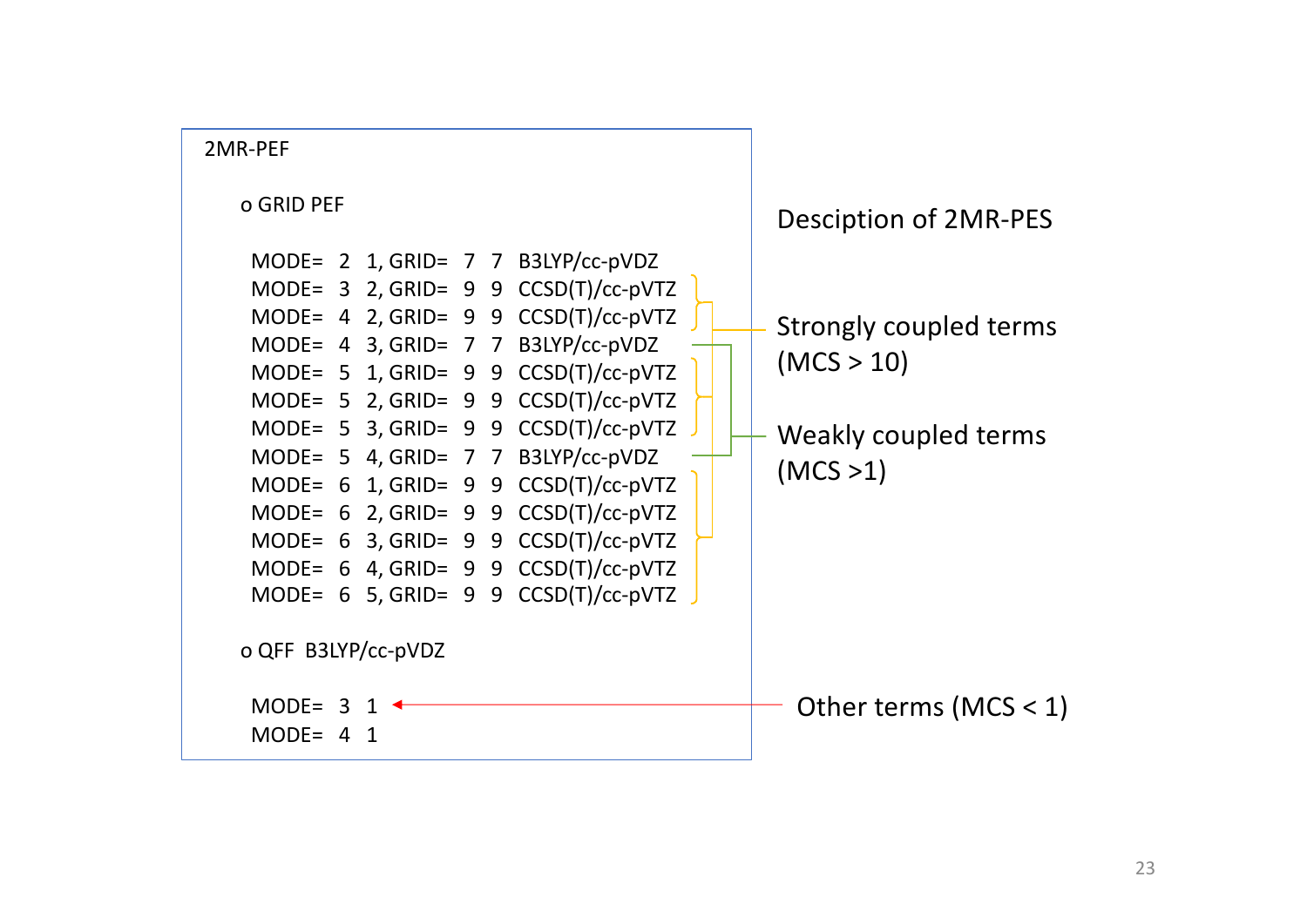| 3MR-PEF                                                     |            |  |  |  |  |  |                                                                                                                                                                           |
|-------------------------------------------------------------|------------|--|--|--|--|--|---------------------------------------------------------------------------------------------------------------------------------------------------------------------------|
|                                                             | o GRID PEF |  |  |  |  |  |                                                                                                                                                                           |
|                                                             |            |  |  |  |  |  | MODE= $5$ 4 3, GRID= $7$ 7 7 B3LYP/cc-pVDZ<br>MODE= $6 \cdot 3 \cdot 2$ , GRID= $9 \cdot 9 \cdot 9 \cdot CCSD(T)/cc-pVTZ$<br>MODE= $6$ 4 2, GRID= $9$ 9 9 CCSD(T)/cc-pVTZ |
| o QFF B3LYP/cc-pVDZ                                         |            |  |  |  |  |  |                                                                                                                                                                           |
| MODE= $3 \t2 \t1$<br>MODE= $4 \t2 \t1$<br>MODE= $4 \t3 \t1$ |            |  |  |  |  |  |                                                                                                                                                                           |
| $\cdots$                                                    |            |  |  |  |  |  |                                                                                                                                                                           |

A similar description for 3MR-PES. Note that many terms are now classified to "others".

Note that the labels "B3LYP/cc-pVDZ" and "CCSD(T)/cc-pVTZ" come from the input file for MakePES, specifically, the <title> keyword of <qchem>. It is quite important to give an appropriate name here. For example, if you name B3LYP for CCSD(T) jobs, you may get screwed up at this stage.

| <qchem id="ene"></qchem>                                              |                                          |  |  |  |  |
|-----------------------------------------------------------------------|------------------------------------------|--|--|--|--|
| <program< td=""><td>value="gaussian" <math>/</math></td></program<>   | value="gaussian" $/$                     |  |  |  |  |
|                                                                       | <dryrun value="false"></dryrun>          |  |  |  |  |
|                                                                       | <removefiles value="true"></removefiles> |  |  |  |  |
| <title< td=""><td>value="CCSD(T)/cc-pVTZ" /&gt;</td></title<>         | value="CCSD(T)/cc-pVTZ" />               |  |  |  |  |
| <template< td=""><td>value="GaussianTemplate3" /&gt;</td></template<> | value="GaussianTemplate3" />             |  |  |  |  |
|                                                                       |                                          |  |  |  |  |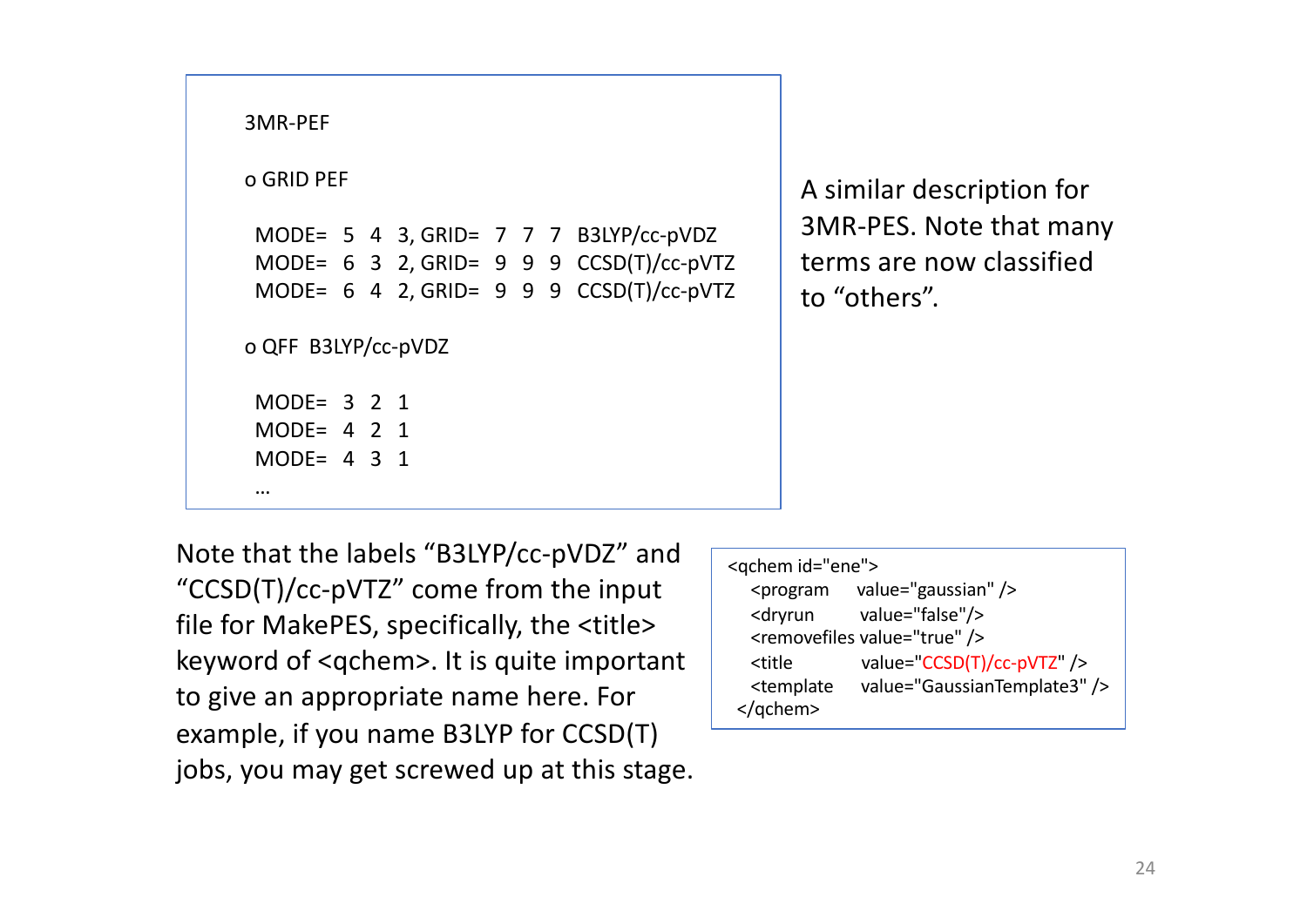We may find the energy levels of the fundamentals as before. The results are summarized in a Table:

|                | Harm   | $VCI[3]-(6)$ | $VQDPT2-(4)$ | Exp. |
|----------------|--------|--------------|--------------|------|
| $\mathbf 1$    | 1186.9 | 1162.4       | 1163.1       | 1167 |
| $\overline{2}$ | 1254.0 | 1248.7       | 1249.9       | 1249 |
| 3              | 1515.1 | 1507.5       | 1508.5       | 1500 |
| 4              | 1831.8 | 1750.3       | 1749.7       | 1746 |
| 5              | 2863.0 | 2767.0       | 2770.8       | 2782 |
| 6              | 2916.2 | 2834.7       | 2828.6       | 2843 |

Here, we see good agreement between experiment and theory (both VCI and VQDPT2), while the harmonic frequencies deviate from the experiment, in particular, for the high frequency modes (4, 5, 6).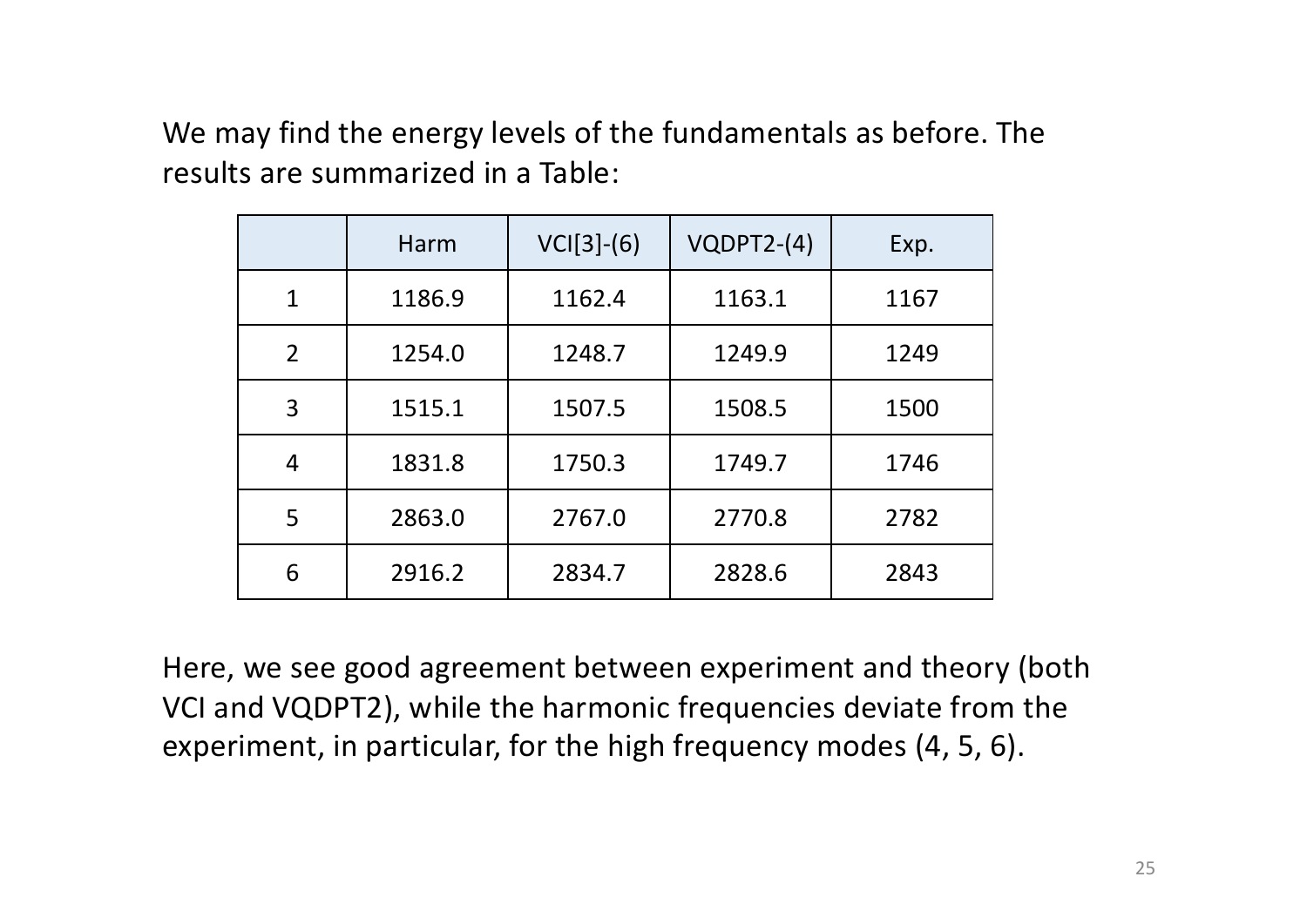After the output of energy levels, the program enters into PRPT module to calculate the infrared spectrum:

```
( ENTER PROPERTY MODULE )
 >> RUN OPTIONS
  MR = 3...
```
There is an output for the DMS, which is similar to the PES:

```
>> PROPERTY SURFACE
  MR = 3EXT = dipolePOTDIR = ./pes_mrpes/
  1MR-PRPT SURFACE
   MODE= 1, GRID= 11 B3LYP/cc-pVDZ
   MODE= 2, GRID= 11 B3LYP/cc-pVDZ
   MODE= 3, GRID= 11 B3LYP/cc-pVDZ
   ...
```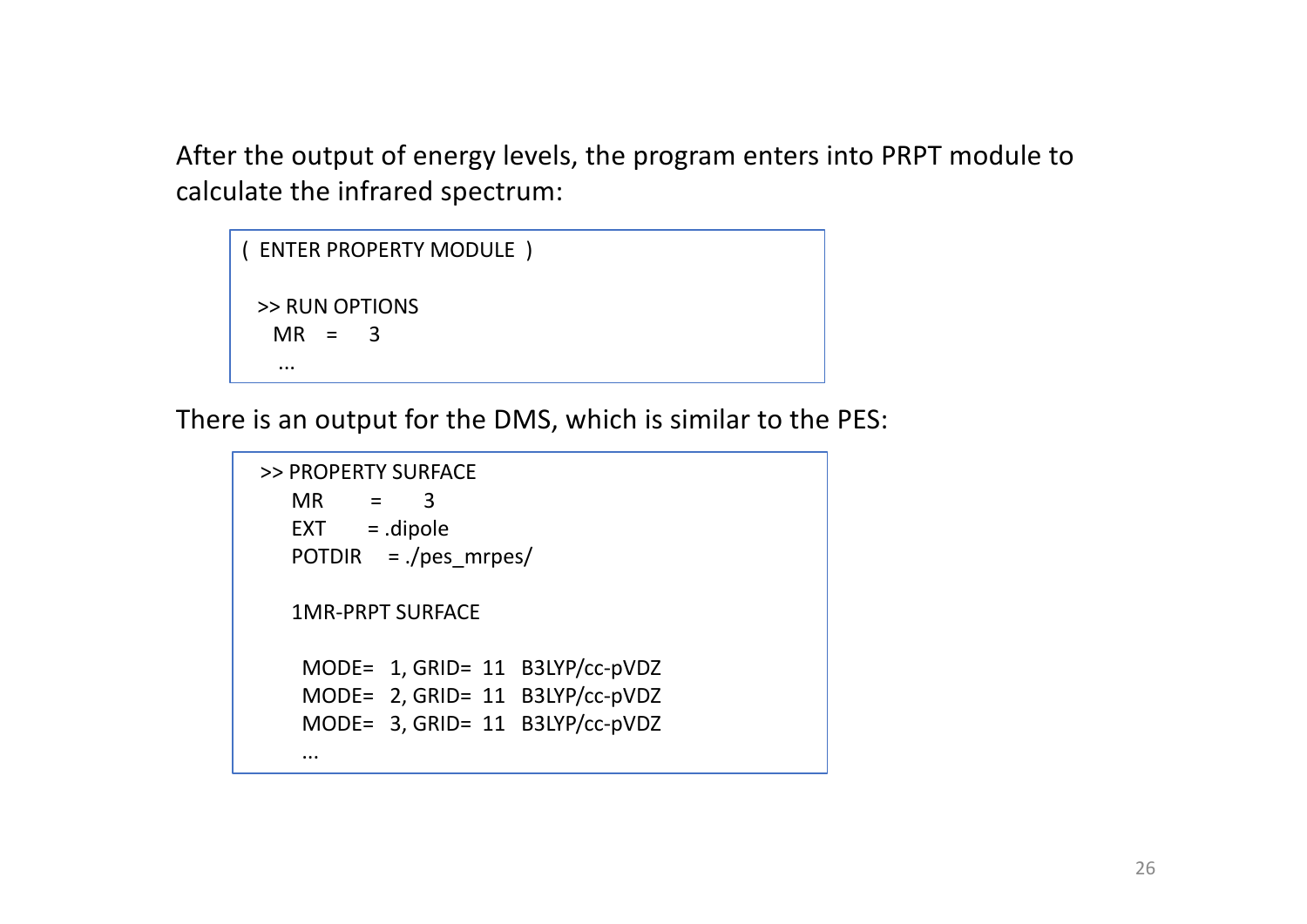The results of IR calculations are written to \*.data and \*.spectrum,

> ls \*data \*spectrum vci-IR.data vci-IR.spectrum vqdpt-IR.data vqdpt-IR.spectrum

vci/vqdpt-IR.data look like follow:



vci/vqdpt-IR.spectrum has the frequency and the IR intensity in the first and second column, respectively. You can make a plot using gnuplot by,

> gnuplot plotIR.gpi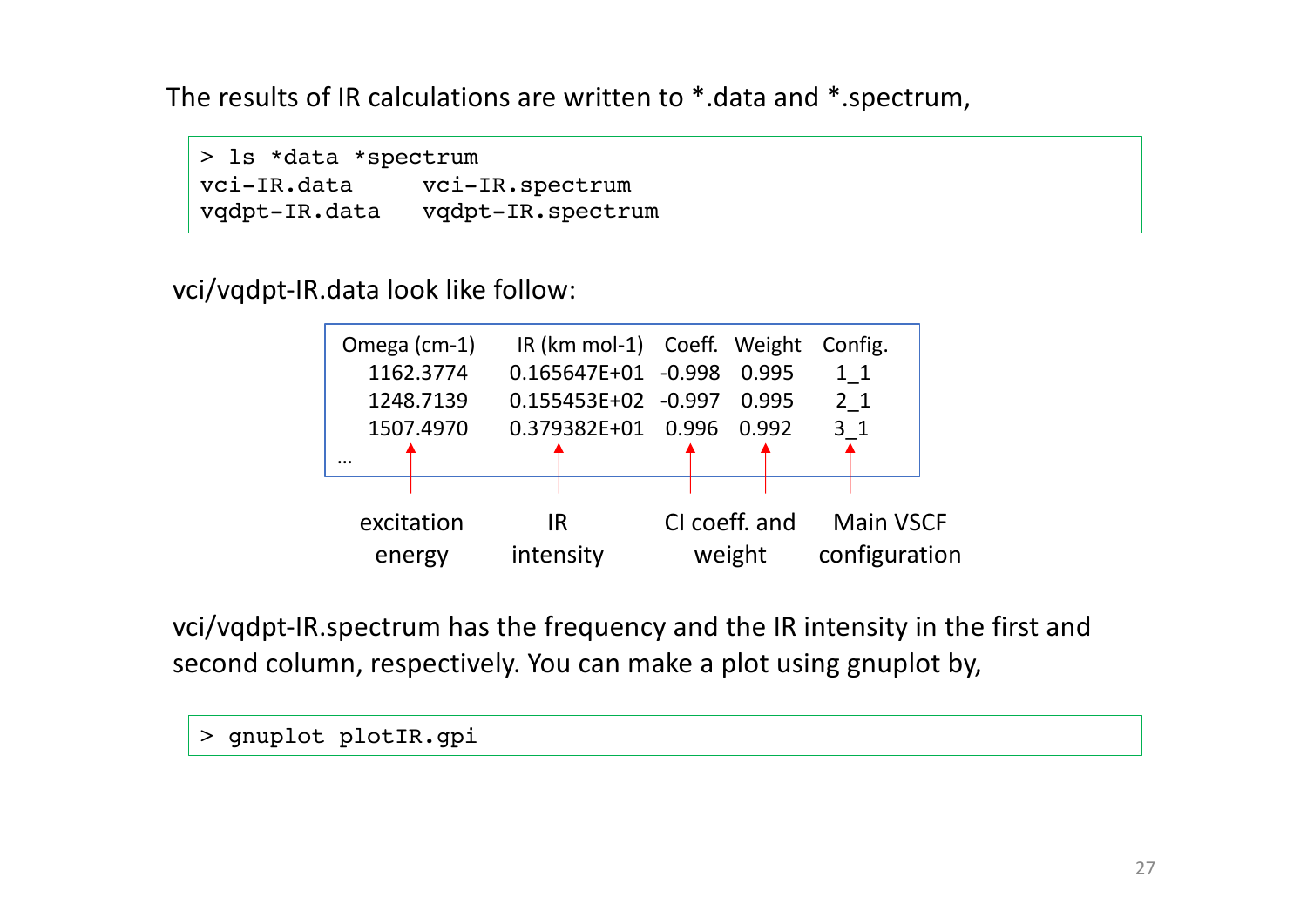Then, we obtain the spectrum in "plotIR.pdf". By looking at the peak positions in vci/vqdpt-IR.data, we can assign the fundamental bands.

Surprisingly or not, we see several more peaks in a high frequency range of the spectrum, most notably a strong peak around 2700  $cm^{-1}$ .

"plotIR2.pdf" is a zoom up of a region,  $2500 - 3500$  cm<sup>-1</sup>. The strong peak at 2724 cm-1 comes from a combination of  $2<sub>1</sub>3<sub>1</sub>$ , which is in Fermi resonance with  $6<sub>1</sub>$ . 2<sub>1</sub>4<sub>1</sub> and  $4<sub>2</sub>$  are also seen in the spectrum with much weaker intensity though.

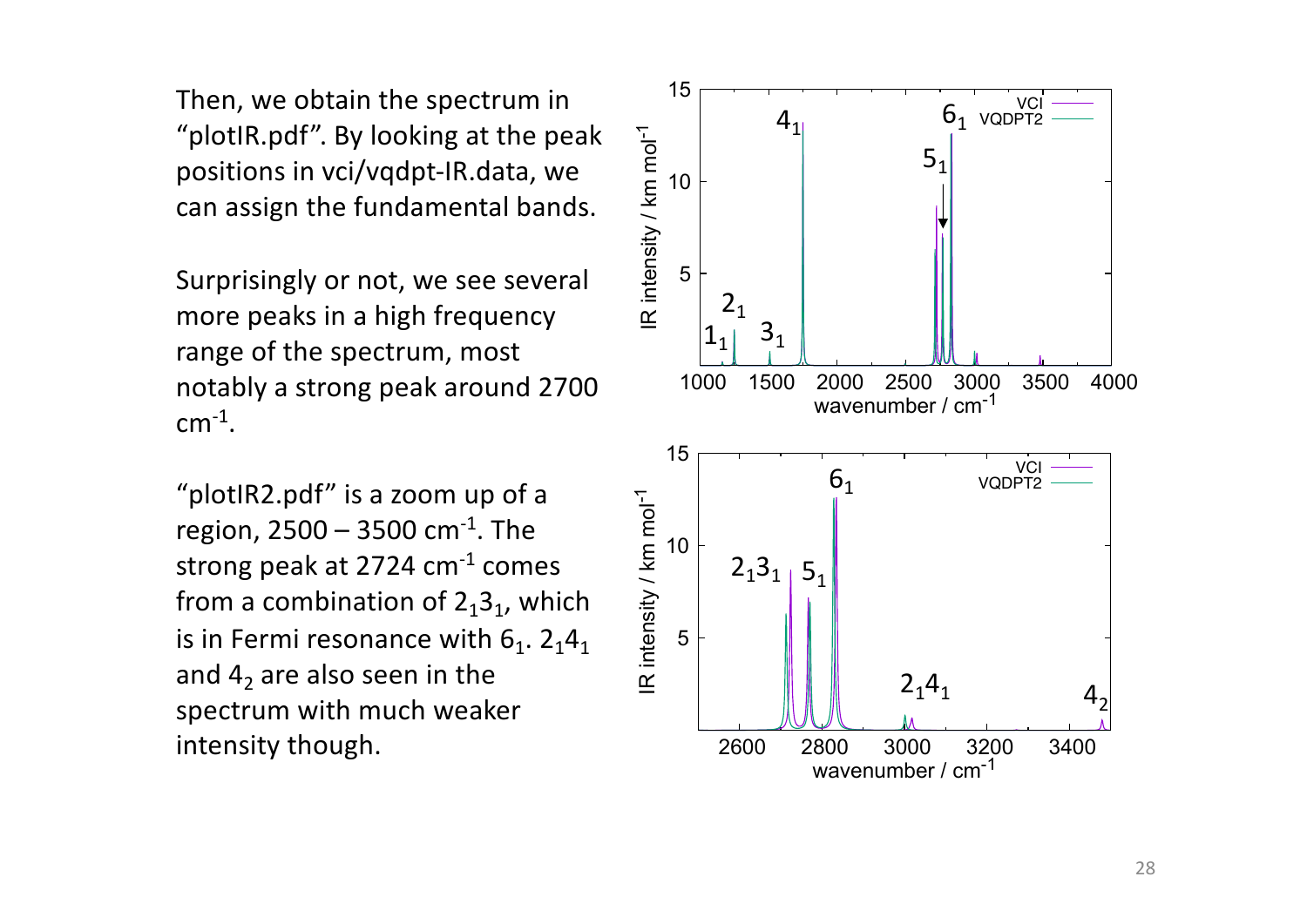VCI and VQDPT2 agree well for the fundamentals. However, the agreement becomes worse for the combination and overtones; in particular,  $4<sub>2</sub>$  is not present in VQDPT2. This is because VQDPT2 is a state-specific scheme. The agreement will improve if we add those state to target states in &state.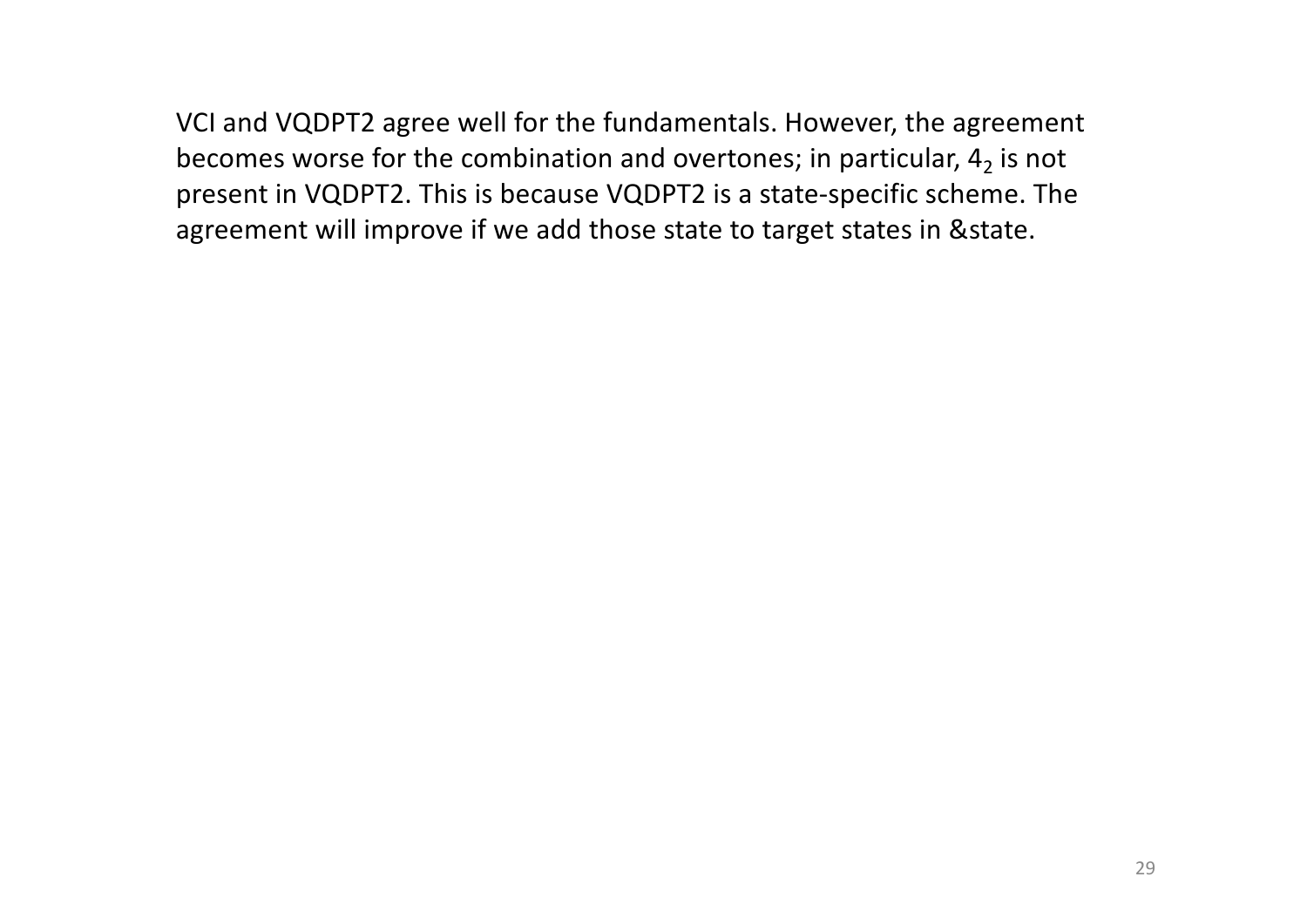# 3. Optimized coordinate VSCF

In this section, we carry out optimized coordinate VSCF (oc-VSCF) [6] for ethylene  $(C_2H_4)$ . Proceed to 3.ethylene,

| $\vert$ > cd 3.ethylene     |                                         |                         |  |
|-----------------------------|-----------------------------------------|-------------------------|--|
| $\vert > \vert$ s           |                                         |                         |  |
| $eq$ -mp2dz.minfo ncvci.inp | ocvci.inp                               | ocvscf.inp runSindo.sh* |  |
| $\vert$ log/                | ncvqdpt2.inp ocvqdpt2.inp prop no 1.mop |                         |  |

The normal coordinates of  $C_2H_4$  looks like this:

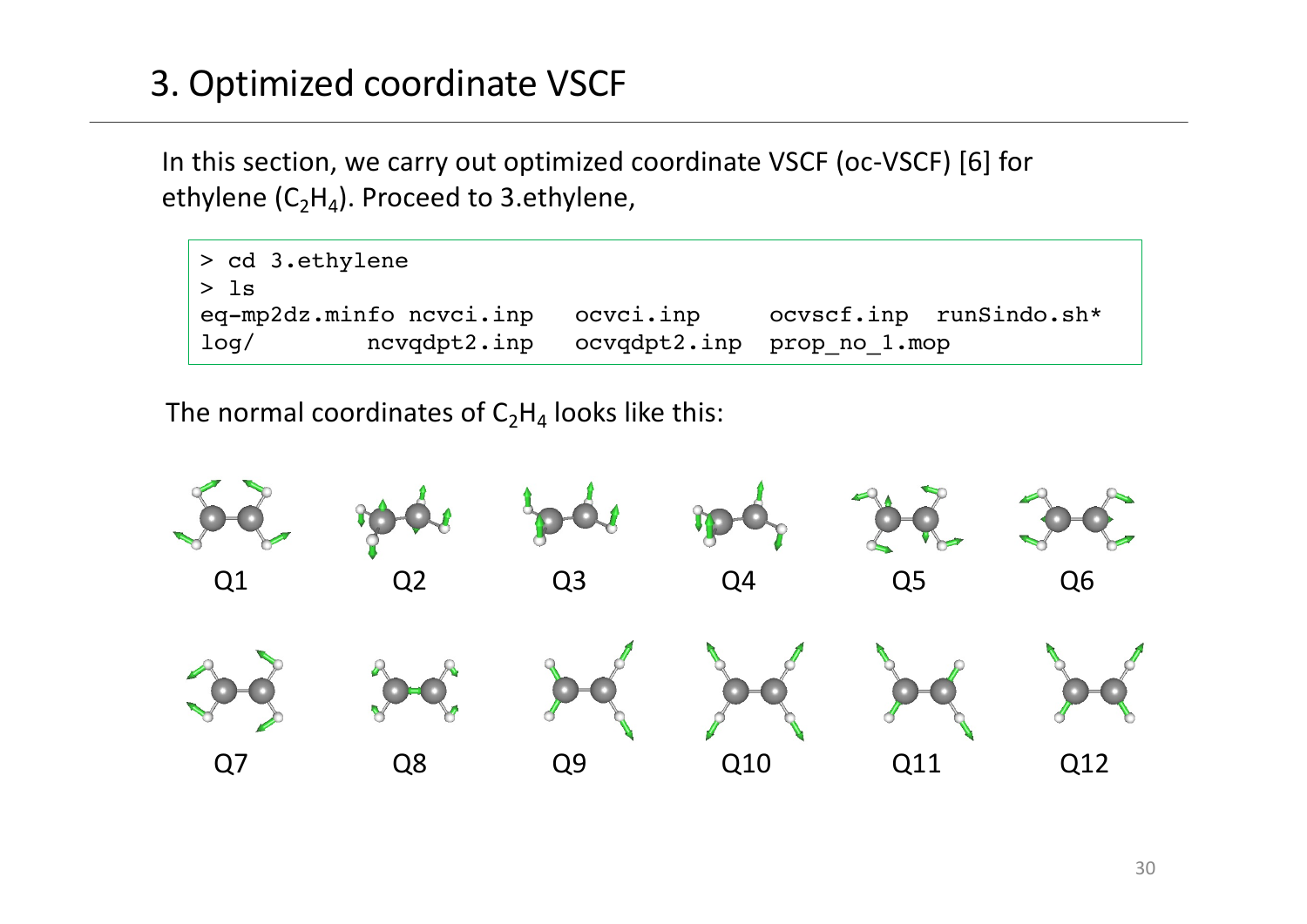In oc-VSCF, not only the one-mode function but also the coordinates are variationally optimized. For this purpose, the PES must be invariant to the coordinate transformation. The Taylor expansion PES fulfills this requirement. In SINDO, we can use a cubic force field (CFF) or a full quartic force field (4MR-QFF) for oc-VSCF calculations.

Here, we use a 4MR-QFF calculted at the MP2/cc-pVDZ level. "prop\_no\_1.mop" contains the QFF coefficients up to 4MR:



Note that 4MR-QFF can be generated using MakePES by setting <MR> to 4 in the input. However, 4MR-QFF is far more costly than 3MR-QFF. If the calculation is prohibitive, we may use CFF which is a part of 3MR-QFF.

```
<makePES>
 \langle MR value="4" />
 …
</makePES>
```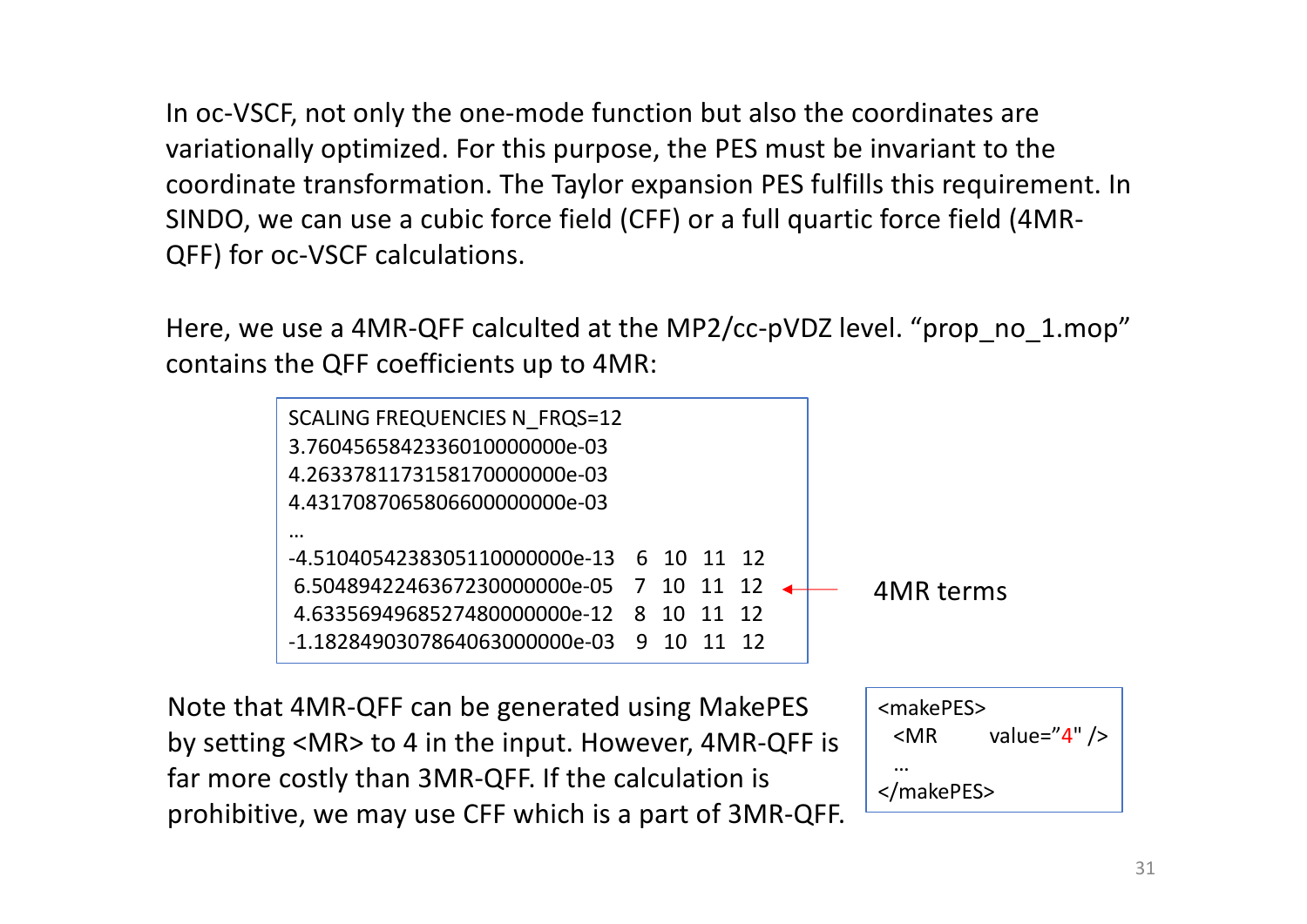ocvscf.inp is an input file to carry out oc-VSCF calculations:



Run the program by,

> sindo < ocvscf.inp > ocvscf.out

Upon successful convergence, we find in the output:

| > OPTIMIZATION CONVERGED!<br>> END OF OPTIMIZA |                                 |
|------------------------------------------------|---------------------------------|
| o TRANSFORMATION MATRIX WRITTEN TO : [u1.dat ] |                                 |
| <b>O FORCE CONSTANTS WRITTEN TO</b>            | $:[$ prop no 1.mop ocvscf $]$   |
| <b>O NEW COORDINATES WRITTEN TO</b>            | $: [eq-mp2dz]$ ocvscf.minfo $]$ |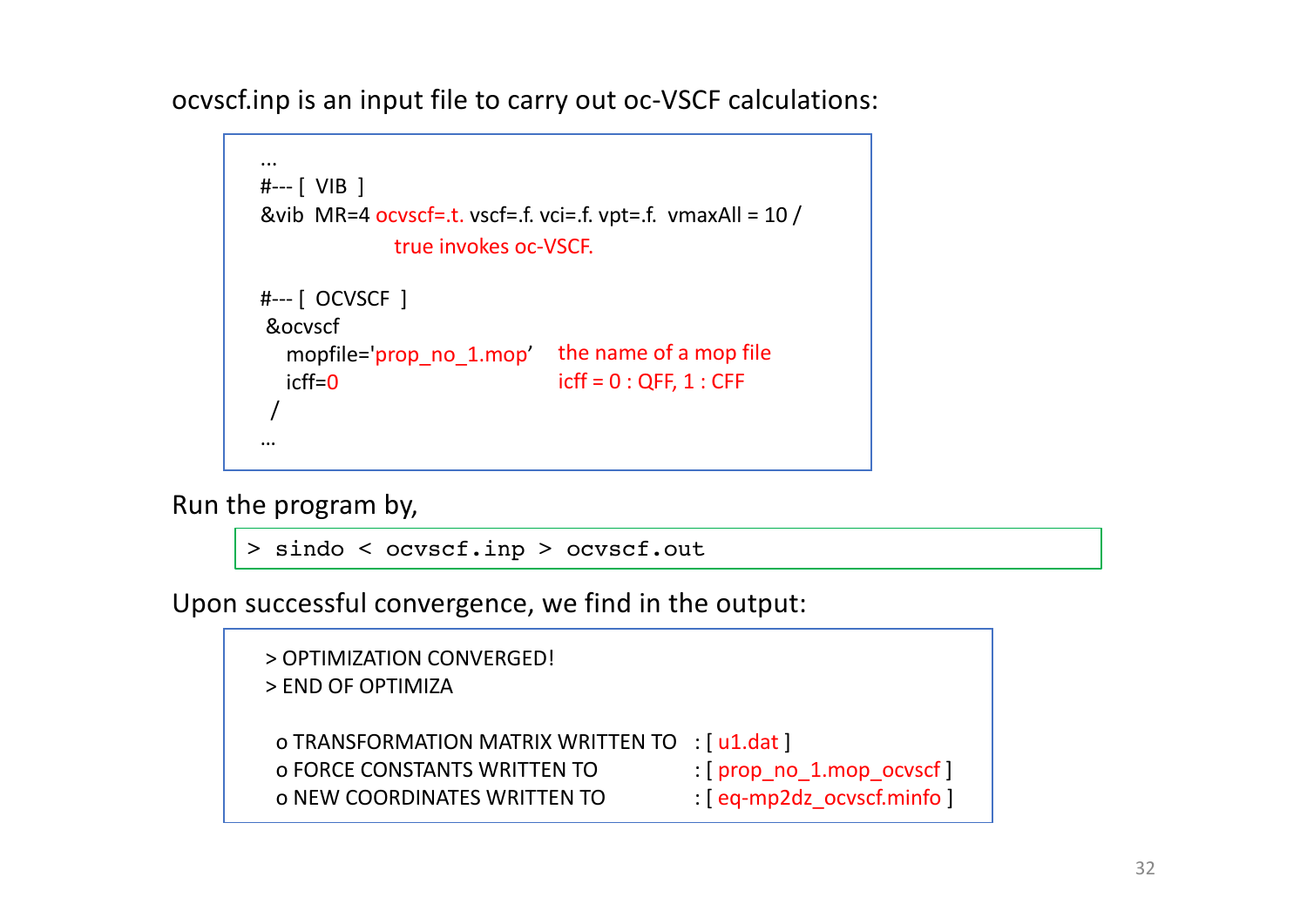The optimized coordinates are written in "eq-mp2dz\_ocvscf.minfo". Modes 1 – 8 are almost the same. However, the CH stretching modes are drastically changed to local CH stretching modes.



The QFF coefficients in terms of optimized coordinates are written in "prop\_no\_1.mop\_ocvscf".

"u1.dat" contains a transformation matrix from normal to optimized coordinates, though we don't use this file here.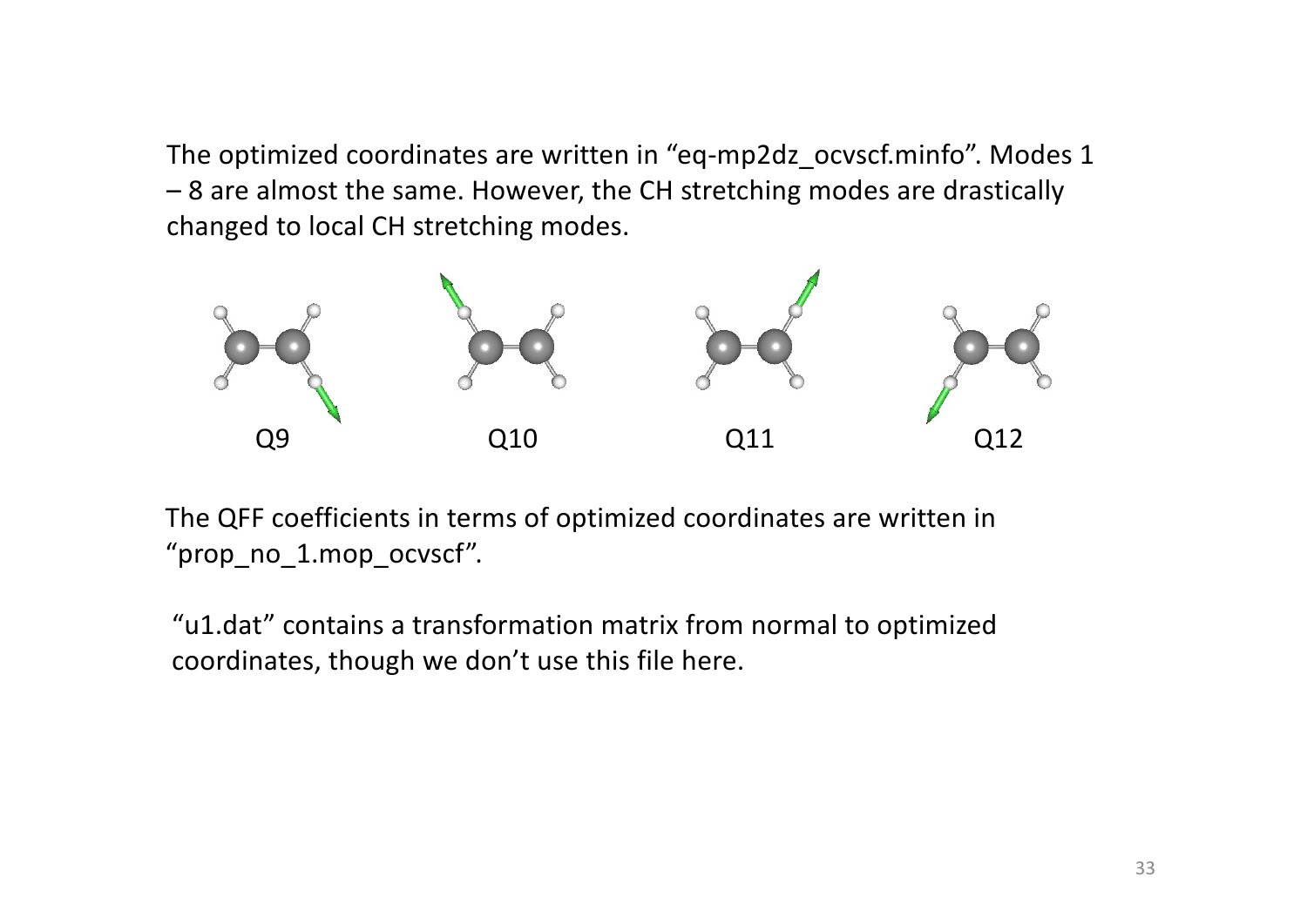We now perform vibrational calculations using QFF in terms of both normal and optimized coordinates. ncvci.inp and ncvqdpt2.inp are input files for VCI and VQDPT2 calculations based on normal coordinates, and ocvci.inp and ocvqdpt2.inp are those based on optimized coordinates. The difference is the mopfile of &mrpes:

&mrpes mopFile='prop\_no\_1.mop' mcs\_cutoff=-1.0D-03 /

&mrpes mopFile='prop\_no\_1.mop\_ocvscf' mcs\_cutoff=-1.0D-03 /

The level of VCI excitations is VCI[6]-(6). The parameters for VQDPT2 are maxSum=4 and nGen=1.

We run the program by,

> sindo < ncvqdpt2.inp > ncvqdpt2.out > sindo < ocvqdpt2.inp > ocvqdpt2.out > sindo < ncvci.inp > ncvci.out > sindo < ocvci.inp > ocvci.out

Note that the VCI calculation may take more than 10 minitues, since the VCI space is large (VCI dimension = 18,562).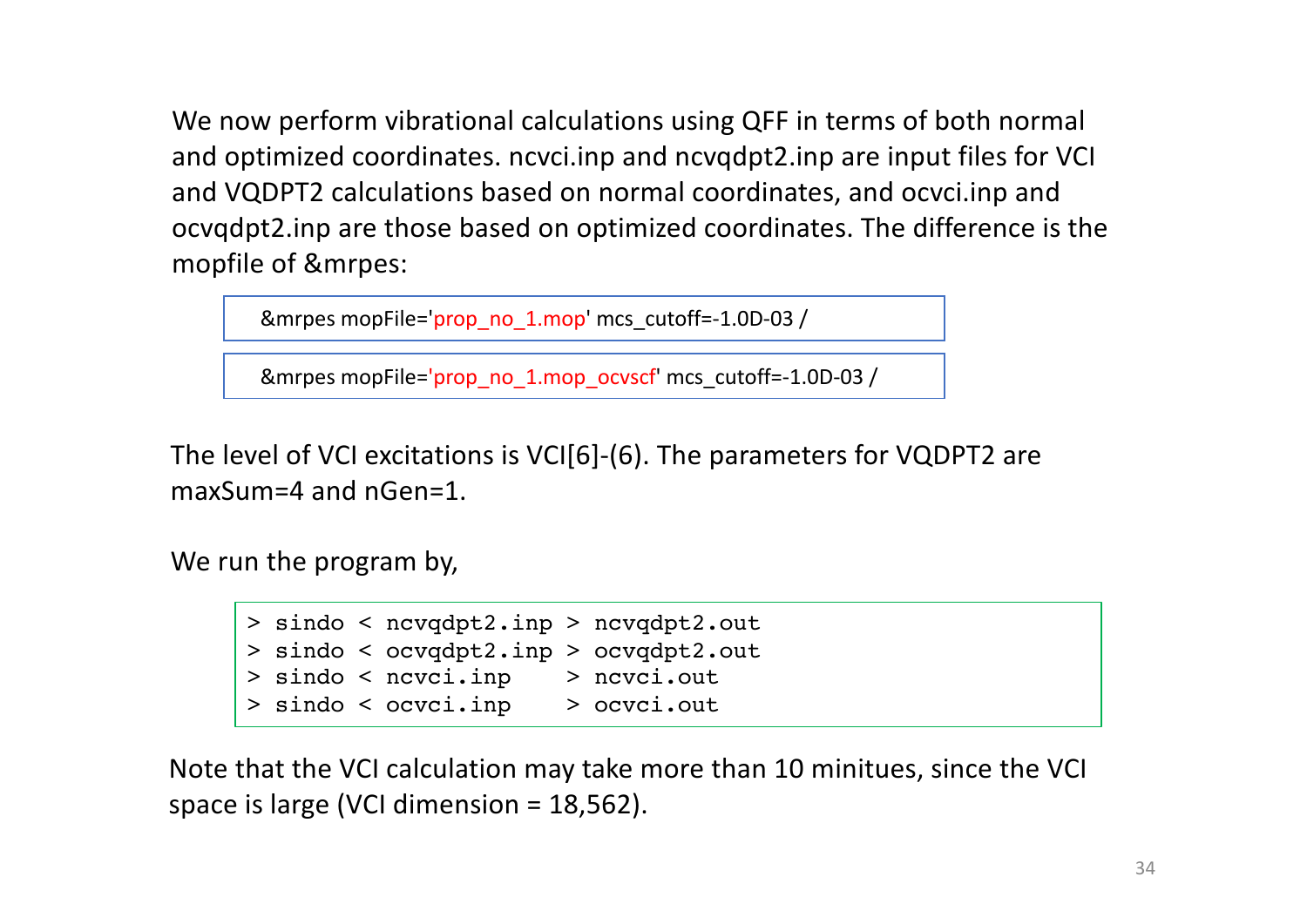|    | nc-VQDPT2 | oc-VQDPT2 | $nc-VCI[6]-(6)$ | $oc-VCI[6]-(6)$ |
|----|-----------|-----------|-----------------|-----------------|
| 9  | 2996.6    | 3005.2    | 3008.5          | 3009.1          |
| 10 | 3063.9    | 3063.7    | 3069.6          | 3068.6          |
| 11 | 3121.5    | 3137.0    | 3140.2          | 3139.1          |
| 12 | 3139.2    | 3159.6    | 3161.6          | 3160.4          |

Here, we summarize the results of CH stretching modes:

The results of nc-VCI and oc-VCI match within 2  $cm^{-1}$ , indicating that the result is close to the exact solution, which is independent to the choice of coordinates. In constrast, nc- and oc-VQDPT2 results are not the same, because VQDPT2 is an approxiate, second-order perturbative approach. Nevertheless, oc-VQDPT2 is much closer to VCI than nc-VQDPT2. This result suggests that optimized coordinates give a faster convergence to the exact solution in post-VSCF calculations. See Ref. [4] and [6] for more discussion.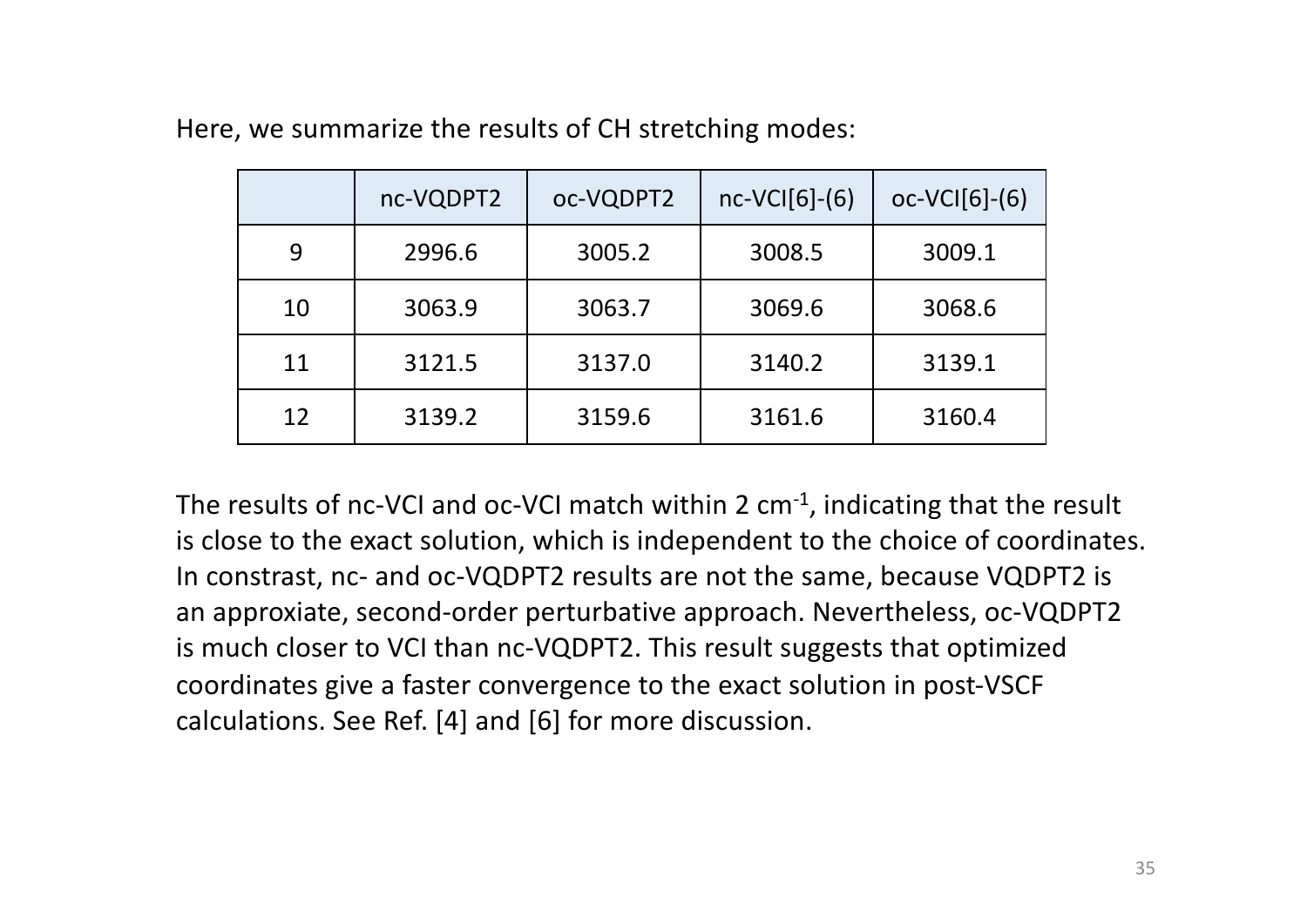# 4. References

- Direct VSCF/VCI
	- [1] Direct vibrational self-consistent field method: Applications to  $H_2O$  and  $H_2CO$ ,
		- K. Yagi, T. Taketsugu, K. Hirao, and M. S. Gordon, J. Chem. Phys. **113**, 1005 (2000).
- $\cdot$  VMP2-(n)
	- [2] Efficient configuration selection scheme for vibrational second-order perturbation theory,
		- K. Yagi, S. Hirata, and K. Hirao, J. Chem. Phys. **127**, 034111 (2007).
- VQDPT2
	- [3] Vibrational quasi-degenerate perturbation theory: Applications to Fermi resonance in  $CO<sub>2</sub>$ , H<sub>2</sub>CO, and  $C<sub>6</sub>H<sub>6</sub>$ ,
		- K. Yagi, S. Hirata, and K. Hirao, Phys. Chem. Chem. Phys. **10**, 1781 (2008).
	- [4] Vibational quasi-degenerate perturbation theory with optimized coordinates: Applications to ethylene and trans-1,3-butadine,
		- K. Yagi and H. Otaki, J. Chem. Phys. **140**, 84113 (2014).
- MRPES
	- [5] Multiresolution potential energy surfaces for vibrational state calculations,
		- K. Yagi, S. Hirata, and K. Hirao, Thoer. Chem. Acc. **118**, 681 (2007).
- oc-VSCF
	- [6] Optimized coordinates for anharmonic vibrational structure theories, K.Yagi, M. Keçeli, and S. Hirata, J. Chem. Phys. **137**, 204118 (2012).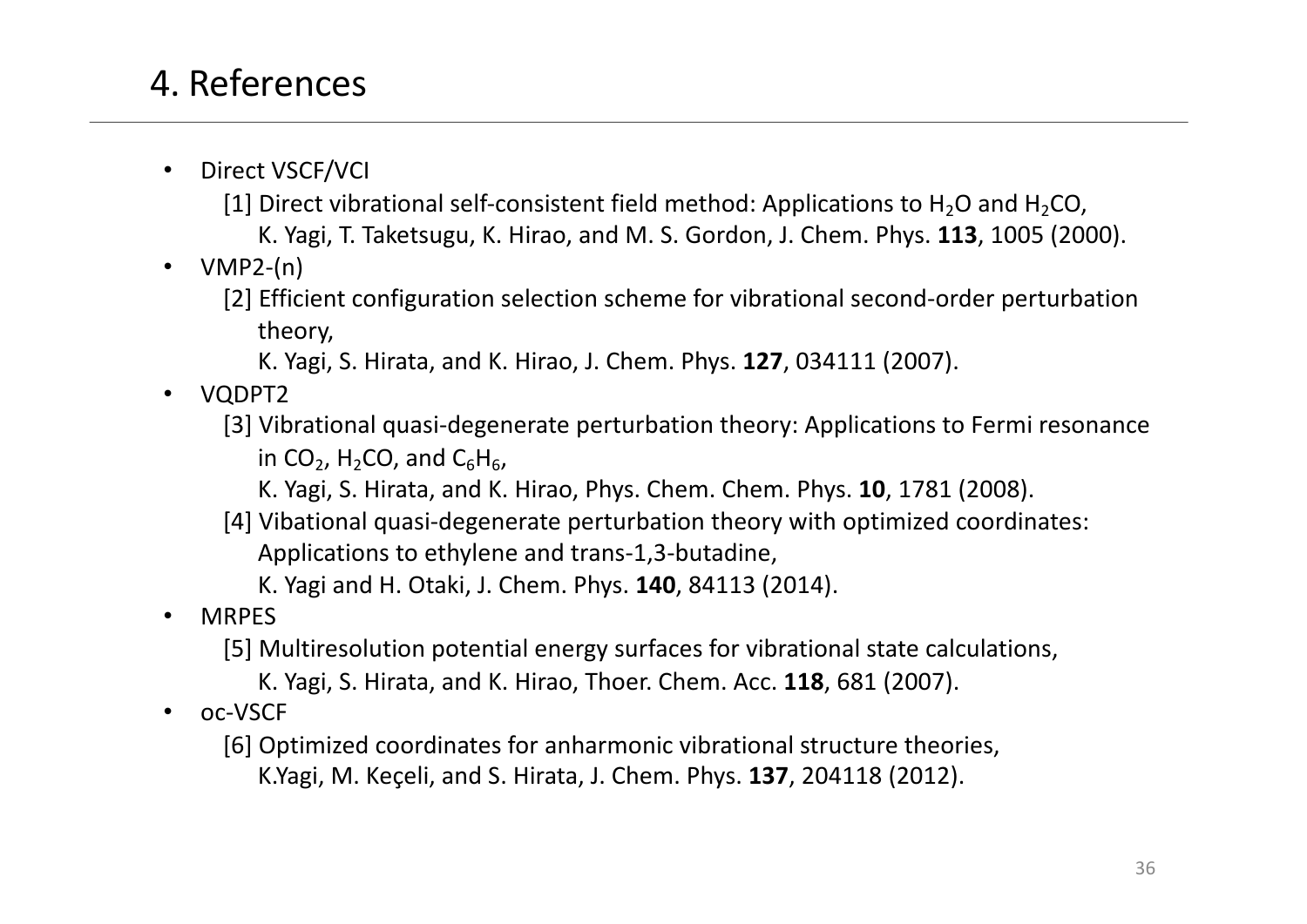# List of all Options

&mol

Character(80) :: minfoFile The name of the .minfo file, in which the information of molecule is written. Integer :: Nat The number of atoms Real(8), dimension(Nat) :: Mass The mass of each atoms (in atomic mass unit) Real(8), dimension(3, Nat)  $:: x$ The reference (equilibrium) geometry (in Angstrom) Real(8), dimension(Nfree) :: omega The frequencies for the HO basis sets (in cm−1) Real(8), dimension(Nat\*3,Nfree) :: L The vibrational displacement vectors

**[Note]** 'minfoFile' is mutually exclusive from others.

### &sys

Integer(8) :: Maxmem Maximum size of memory (MB)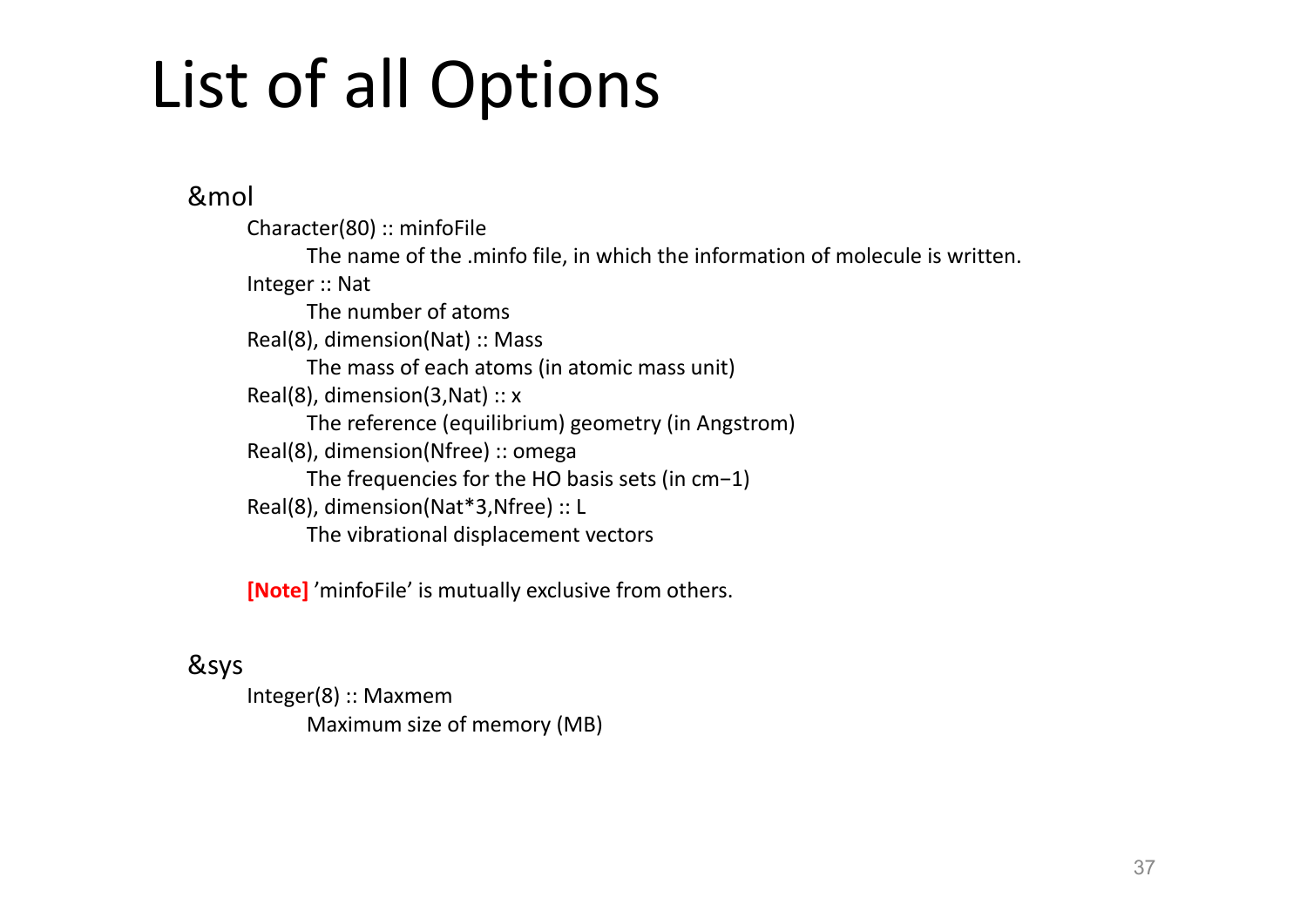### &mrpes

Integer :: MR Mode representation (MR=1-4) Real(8) :: mcs\_cutoff Cutoff of QFF based on MCS in cm-1 (default = 1.d-04) Logical :: au The grid data in atomic unit (default = true) Character(80) :: mopFile The name of the mop file.

### &vib

Integer :: Nfree Number of degrees of freedom (default = 3Nat - 6) Integer :: MR Mode representation (MR=1-4) Integer, dimension(Nfree) :: vmax Number of basis functions for each mode (default=10) Integer :: vmaxALL Number of basis functions for all modes (default=10) Integer :: vmax base same as vmaxALL Logical :: vscf, ocvscf, vci, vpt, vqdpt invoke vscf/ocvscf/vci/vpt/vqdpt Logical :: prpt invoke property calculation Logical :: readBasis read the basis functions from cho.basis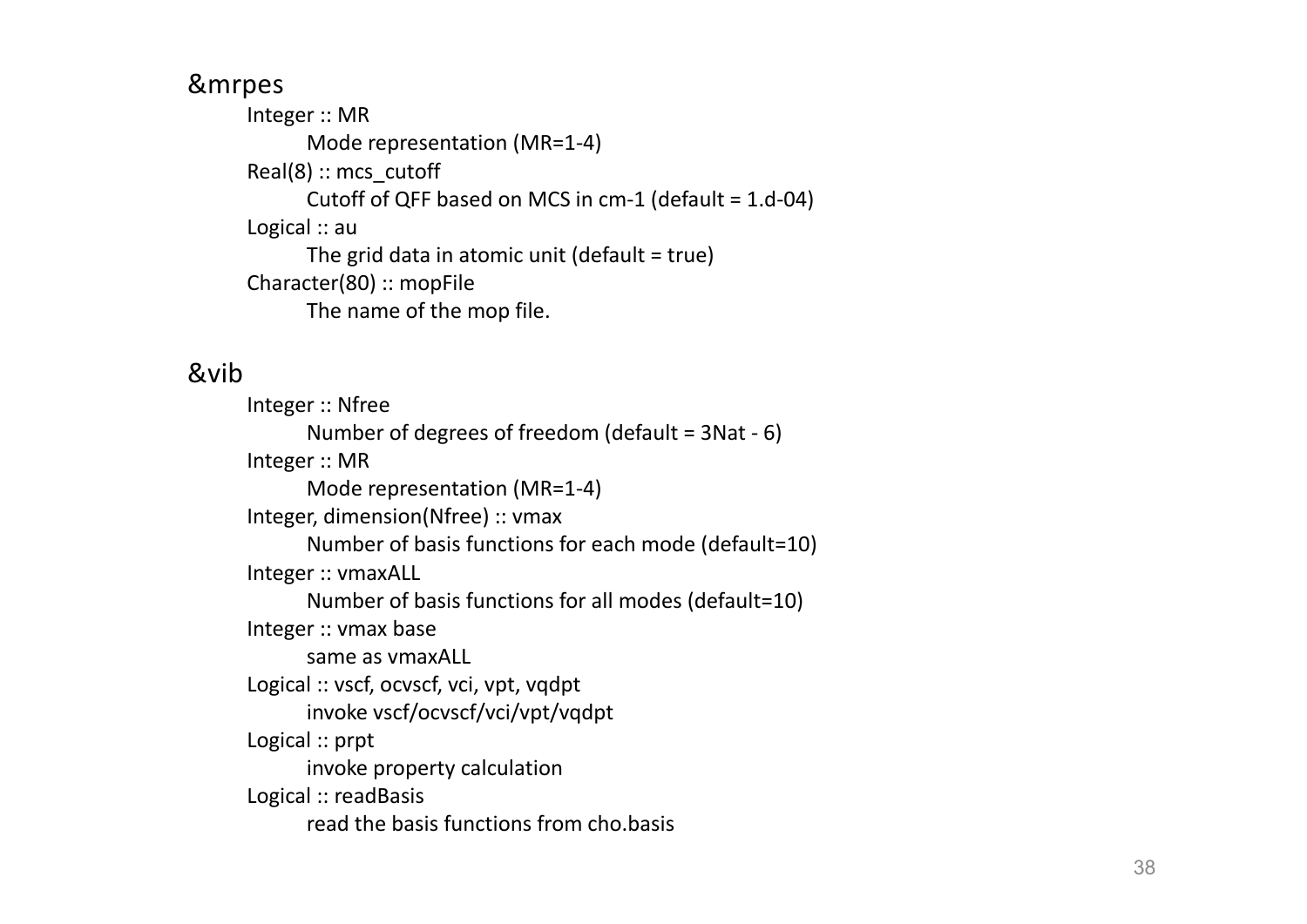### &states

Integer :: Nstate Number of states to calculate Integer, dimension(Nfree,Nstate) :: target state Labels of the target states Logical :: fund Compute fundamentals

#### &vscf

Logical :: state specific State specific VSCF if true (default = .false.) Logical :: restart Restart from vscf xxx.wfn (default = .false.) Integer :: Maxitr Maximum number of iteration (default = 10) Real(8) :: Ethresh Threshold of convergence (default = 1e-03 cm−1)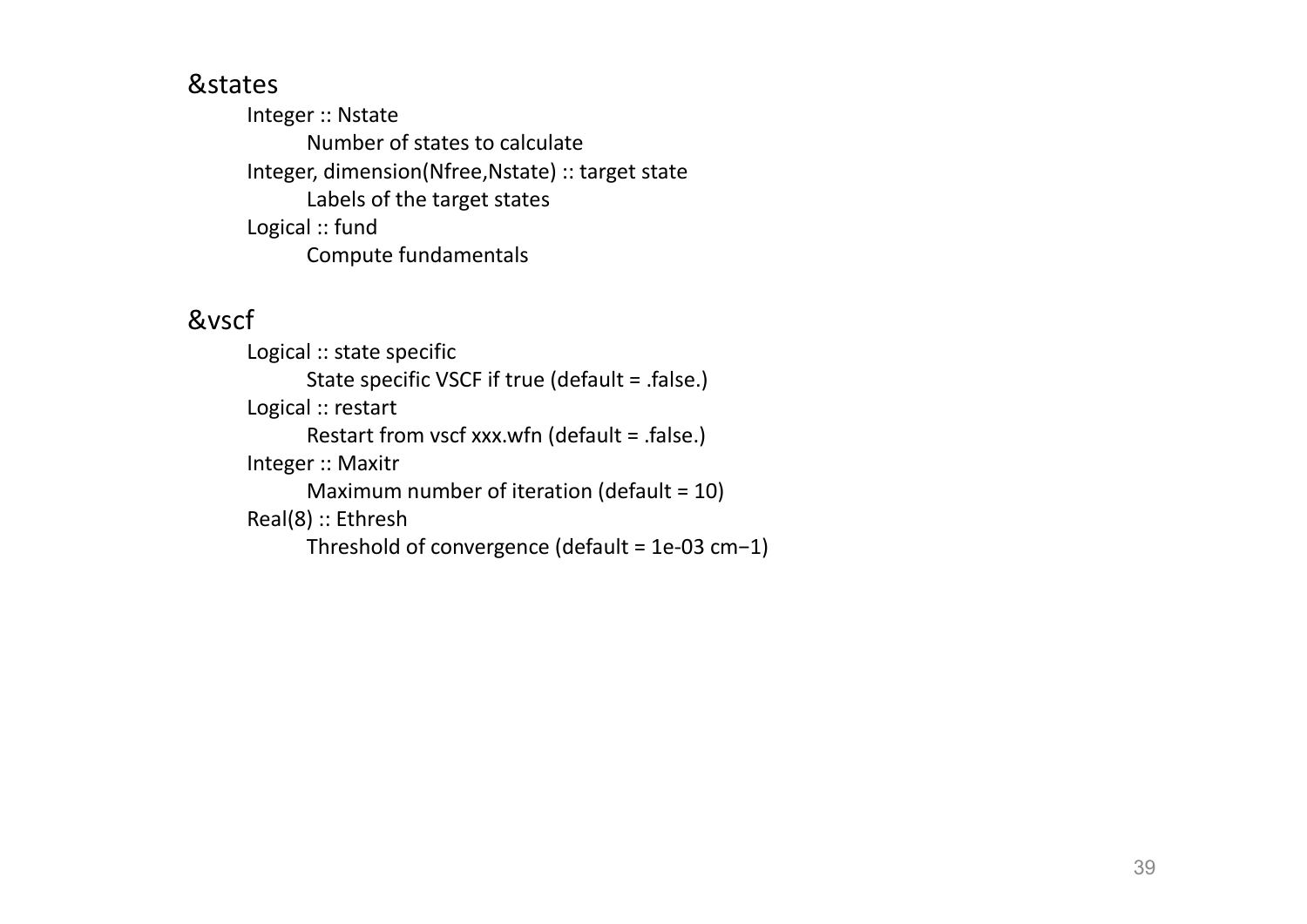&ocvscf

Integer :: maxOptIter Maximum number of iteration (default = 30) Real(8) :: ethresh Threshold of the energy (default = 1e-06 cm−1) Real(8) :: gthresh Threshold of the gradient (default = 1e-06 cm−1 rad−1) Integer :: pfit Order of the Fourier fitting (default = 2) Character(80) :: mopFile The name of the mopfile Character(80) :: u1File The name of the file to write the transformation matrix (default  $= u1.dat$ ) Integer :: icff Switch on CFF when  $\text{icff} = 1$  and QFF when  $\text{icff} = 0$  (default = 0) Integer :: iscreen Switch off/on pair selection when iscreen=0/1 (default =  $1$ ) Real(8) :: eta12thresh

Threshold value for the pair screening (default = 500 cm−1)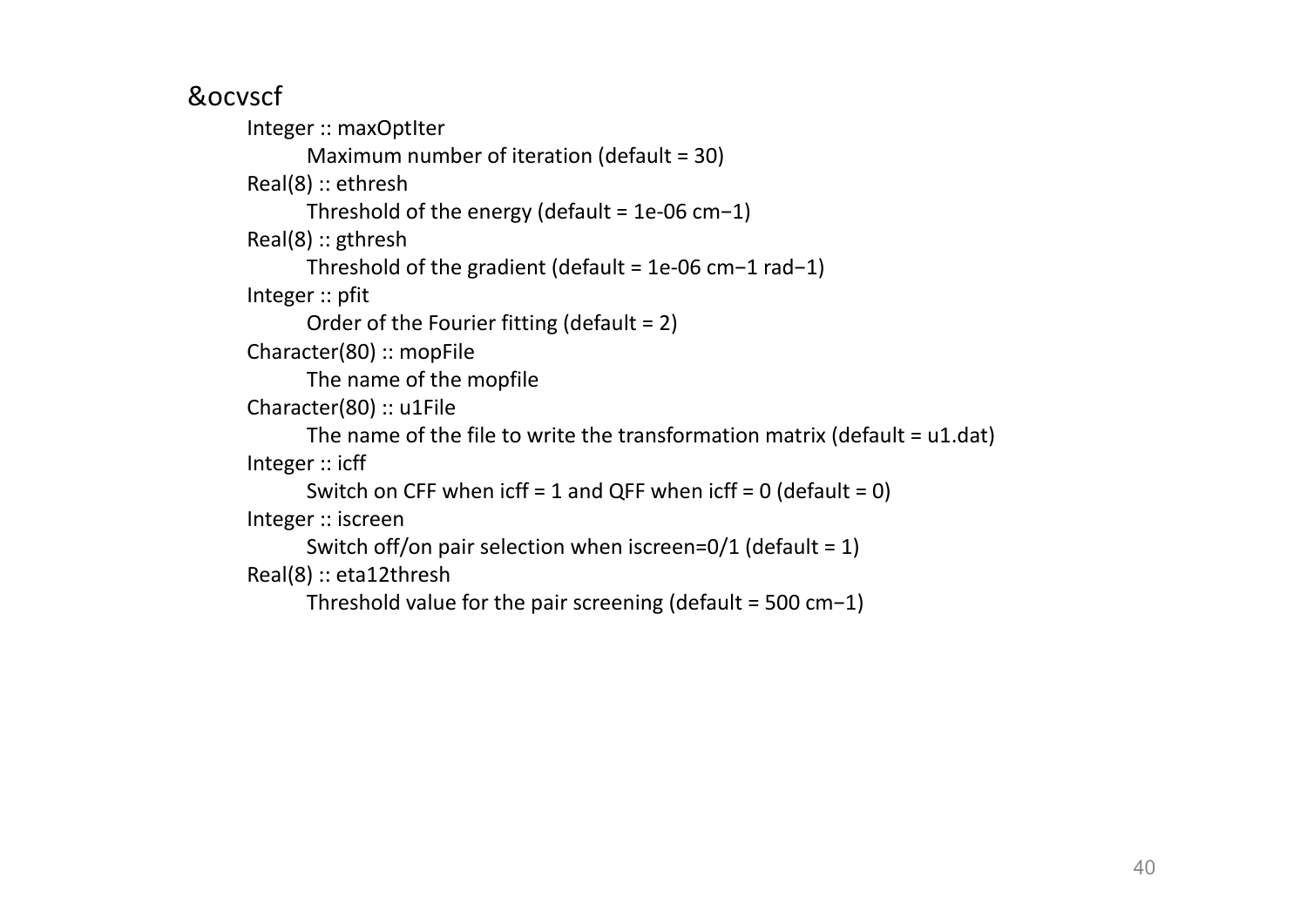### &vci

Integer :: Nstate Number of states to calculate Integer :: nCI Max CI dimension (cutoff based on the energy) Integer(Nfree) :: maxEx Max quantum number to excite for each mode Integer :: maxExALL Max quantum number to excite for all the modes Integer :: maxSum Max sum of quantum number Integer :: nCUP Max number of modes to excite Logical :: geomAv If true, calculate vibrationally averaged geometry Logical :: dump If true, dump the vci wavefunction to vci-w.wfn Real(8) :: printWeight Print the configuration with the weight larger than this threshold Logical :: readCIbasis If true, read CI basis from vci-w.wfn Logical :: dumpHmat If true, write the VCI hamiltonian matrix Logical :: noDiag If true, the diagonalization is skipped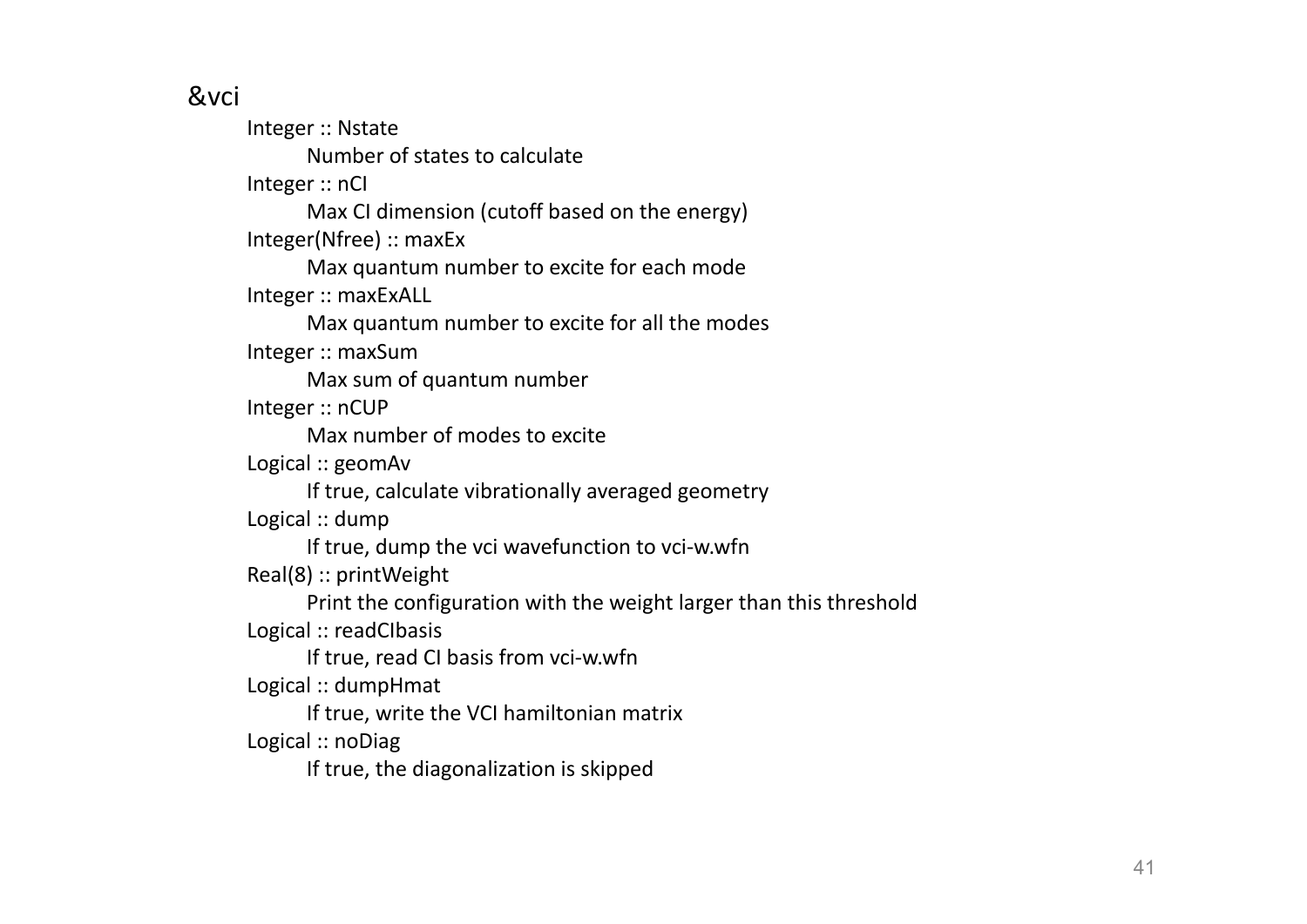&vpt

Integer :: maxSum Max sum of quantum number to excite (default  $= -1$ ) Integer :: maxEx Max quantum number to excite (default  $= -1$ ) Integer :: nCUP Max number of modes to excite (default = MR) Real(8) :: thresh ene Threshold energy to avoid divergence (default=1e-04 Hartree) Logical :: dump Dump the information to vmp-w.wfn

### &vqdpt

Integer :: nGen The generation of P space (default=3) Real(8) :: thresh p0 E0 pruning (default=500 cm−1) Real(8) :: thresh p1 VPT based pruning (default=0.1) Real(8) :: thresh p2 VCI pruning (default=0.05) Real(8) :: thresh p3 VCI pruning (default=0.9) Integer :: pset Combine the p-space generated from several target states =0 when the target states have an overlap (default) =1 when the p-space components have an overlap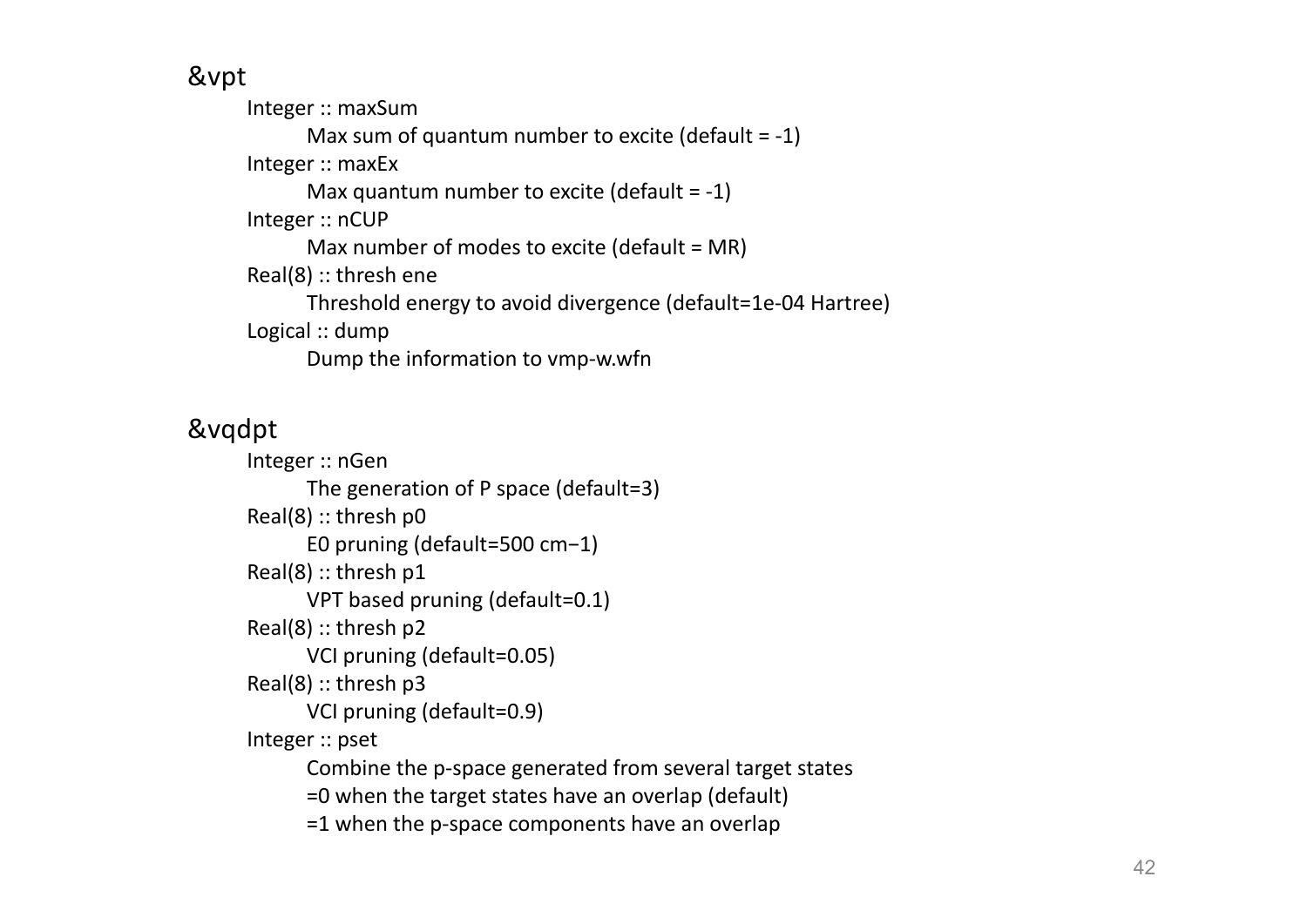Integer :: maxSum

Max sum of quantum number to excite (default  $= -1$ ) Integer :: nCUP

Max number of modes to excite (default  $= MR$ )

Integer :: pqSum

P/Q interaction scheme

> 0 prune the interaction when λpq > maxSum (default)

< 0 full interaction

Integer :: vqdpt2 loop

=0 loop over q, then p, p' (default)

=1 loop over p, then p', q

Real(8) :: thresh ene

Threshold energy to avoid divergence (default=1e-04 Hartree)

Real(8) :: printWeight

Print the configuration with the weight larger than this threshold (default=0.001) Logical :: dump

Dump the information to vqdpt-w.wfn (default=true)